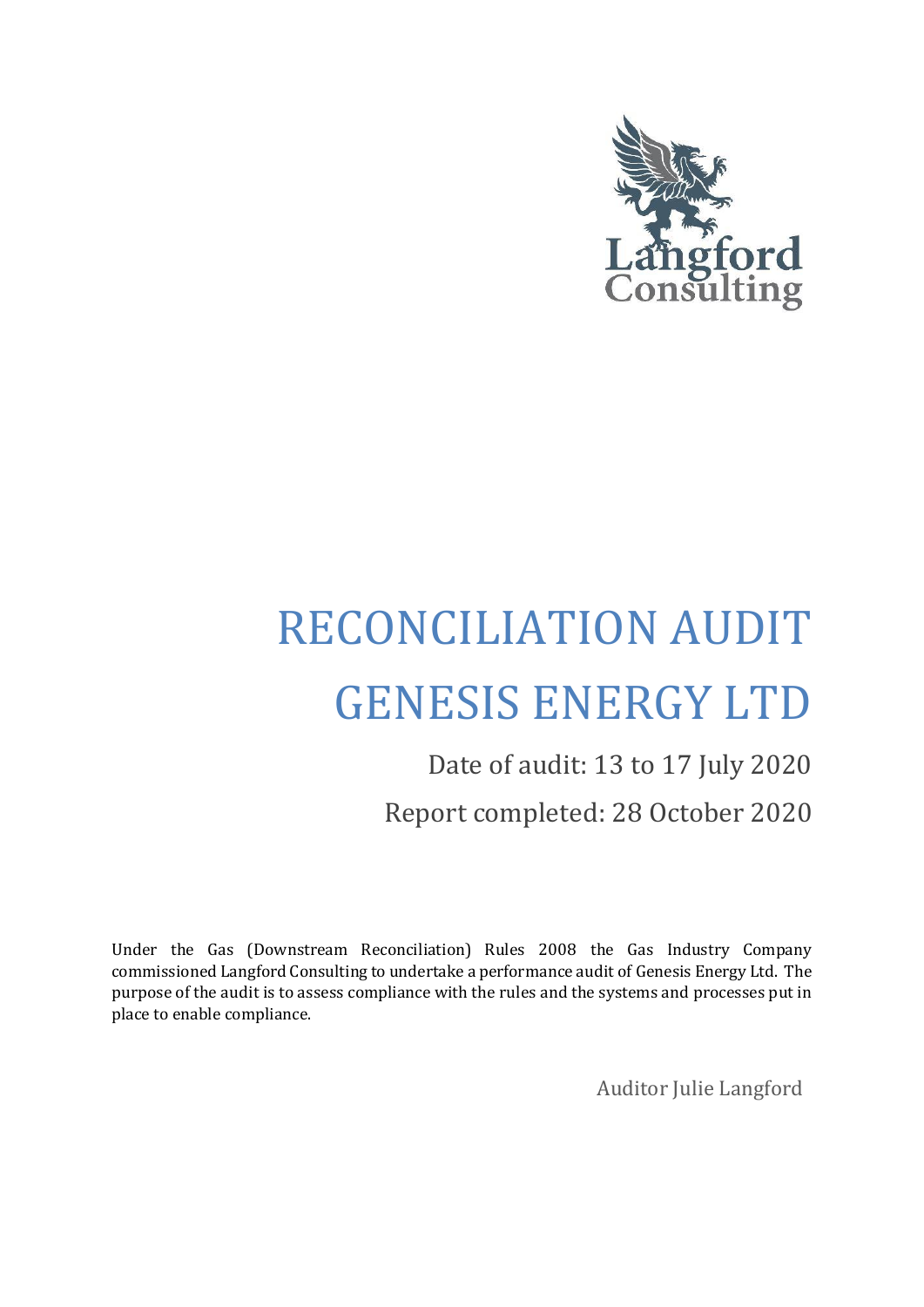## <span id="page-1-0"></span>**Executive Summary**

This performance audit was conducted at the request of the Gas Industry Company (GIC) in accordance with rule 65 of the 2015 Amendment Version of the Gas (Downstream Reconciliation) Rules 2008 effective from September 2015.

The purpose of this audit is to assess the systems, processes and performance of Genesis Energy Ltd (Genesis) for its three participant codes (GENG GEND and GEOL) in terms of compliance with these rules.

The audit was conducted in accordance with terms of reference prepared by the GIC, and in accordance with the "Guideline note for rules 65 to 75 and 80: the commissioning and carrying out of performance audits and event audits, v3.0" which was published by the GIC in June 2013.

The summary of report findings in the table below shows that the Genesis control environment is "effective" for twelve of the areas evaluated, "adequate" for two areas and "not adequate" for four areas.

Twelve of the eighteen areas evaluated were found to be compliant. Breaches have already been raised by the Allocation Agent with respect to the accuracy of initial submission files (rule 37.2). The following additional alleged breaches are raised because of this audit:

| <b>Breach Allegation</b>                                                                                                                                                                | <b>Rules</b>            | Section in this report |
|-----------------------------------------------------------------------------------------------------------------------------------------------------------------------------------------|-------------------------|------------------------|
| Sample checks found examples of GENG, GEOL and GEND<br>adding new ICPs into their submission files late                                                                                 | 28.3                    | 2.1.1 and 5.3          |
| Vector Ltd is the recipient of an alleged breach as the<br>responsible distributor for two ICPs with inaccurate<br>altitude in the registry                                             | 26.5.1<br>and<br>26.5.4 | 2.1.2                  |
| GENG is the recipient of an alleged breach as the<br>responsible retailer for two ICPs with inaccurate altitude<br>in the registry which will have been used in energy<br>calculations. | 28.2                    | 2.1.2                  |
| GENG has assigned an ICP to allocation group 4 but have<br>not ensured that the register reading is recorded monthly                                                                    | 29.4.2                  | 3.2                    |
| Six GENG ICPs were assigned to allocation group 4 when<br>they should have been assigned to allocation group 6.                                                                         | 29.3                    | 3.2                    |
| The compressibility calculation used for GENG/GEOL<br>submission files is not NZS5259 compliant                                                                                         | 28.2                    | $\overline{4}$         |
| GEND included the billing information for one ICP in the<br>incorrect gas gate                                                                                                          | 26.2.1                  | 5.7                    |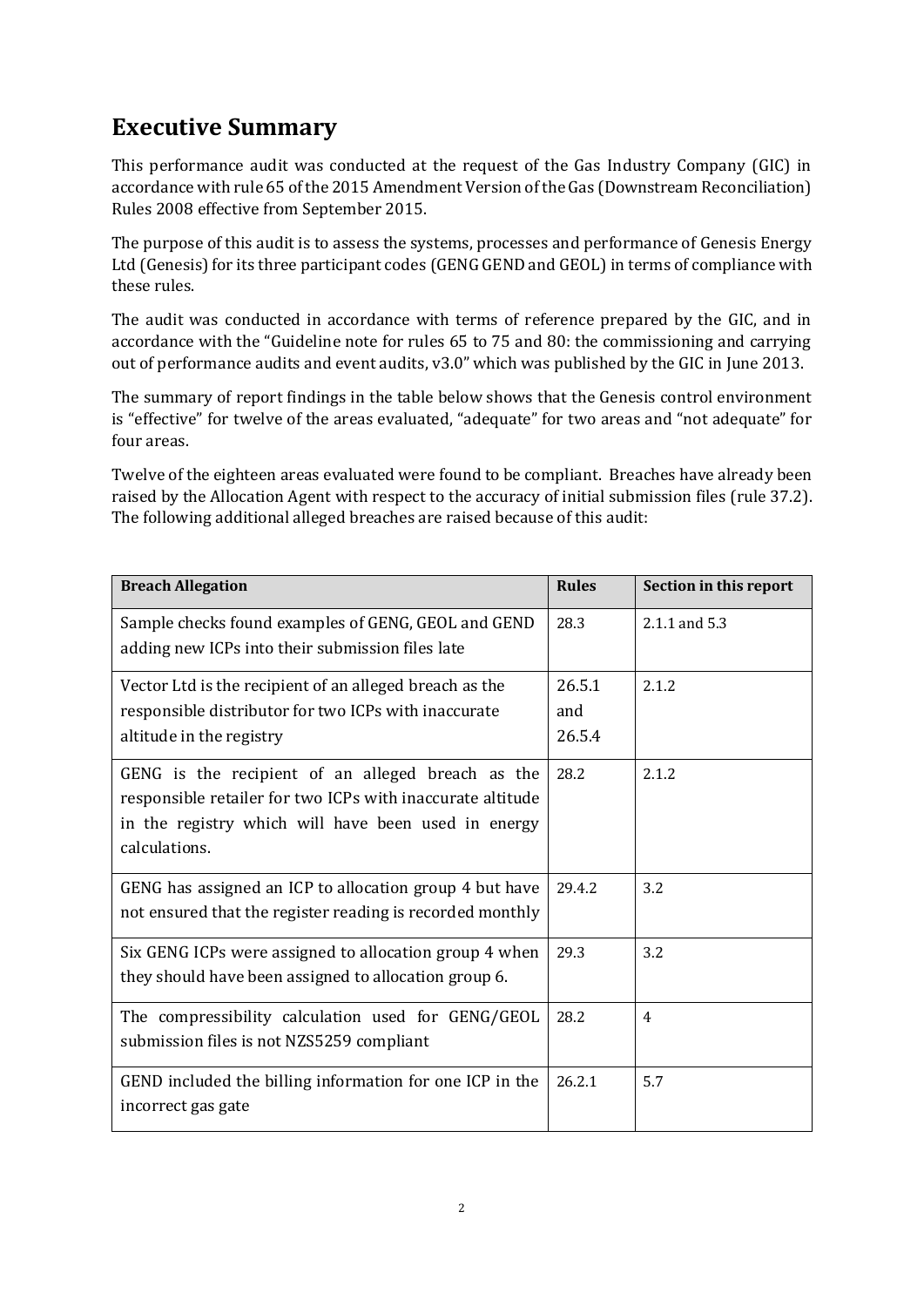The audit also identified an unusually high difference between billed and submitted figures for GEND in November 2019 which was raised with Genesis as a part of the pre-audit preparation. It was established this was due to 'as billed' over-submission between February 2019 and May 2020, when GEND gained a major new contract. Quantities were mistakenly reported in kwh rather than GIs.

As a result of the consequential discussions between Genesis and the Allocation Agent to rectify this error an alleged breach was made by the Allocation Agent prior to the completion of this audit. The breach is therefore not repeated here.

In addition to recommending that Genesis address the cause of the alleged breaches, the report also makes the following recommendations:

- That Genesis review any ICPs where the allocation group has been identified as requiring change to see if the necessary back office action has occurred to implement the decision.
- That Genesis routinely review ICPs for usage that has moved above or below the 10TJs per annum threshold to identify ICPs that may need to move allocation group.
- That all the active ICPs where the load shedding group is inconsistent with the allocation group be identified and reviewed for all three Genesis retailers.
- The report used annually by Genesis to reassess allocation groups should be reviewed.
- That Genesis undertake a review of its processes for identifying new and recently switched in consumers and recently switched out consumers, to ensure their prompt inclusion/exclusion in submission files for GENG, GEOL and GEND.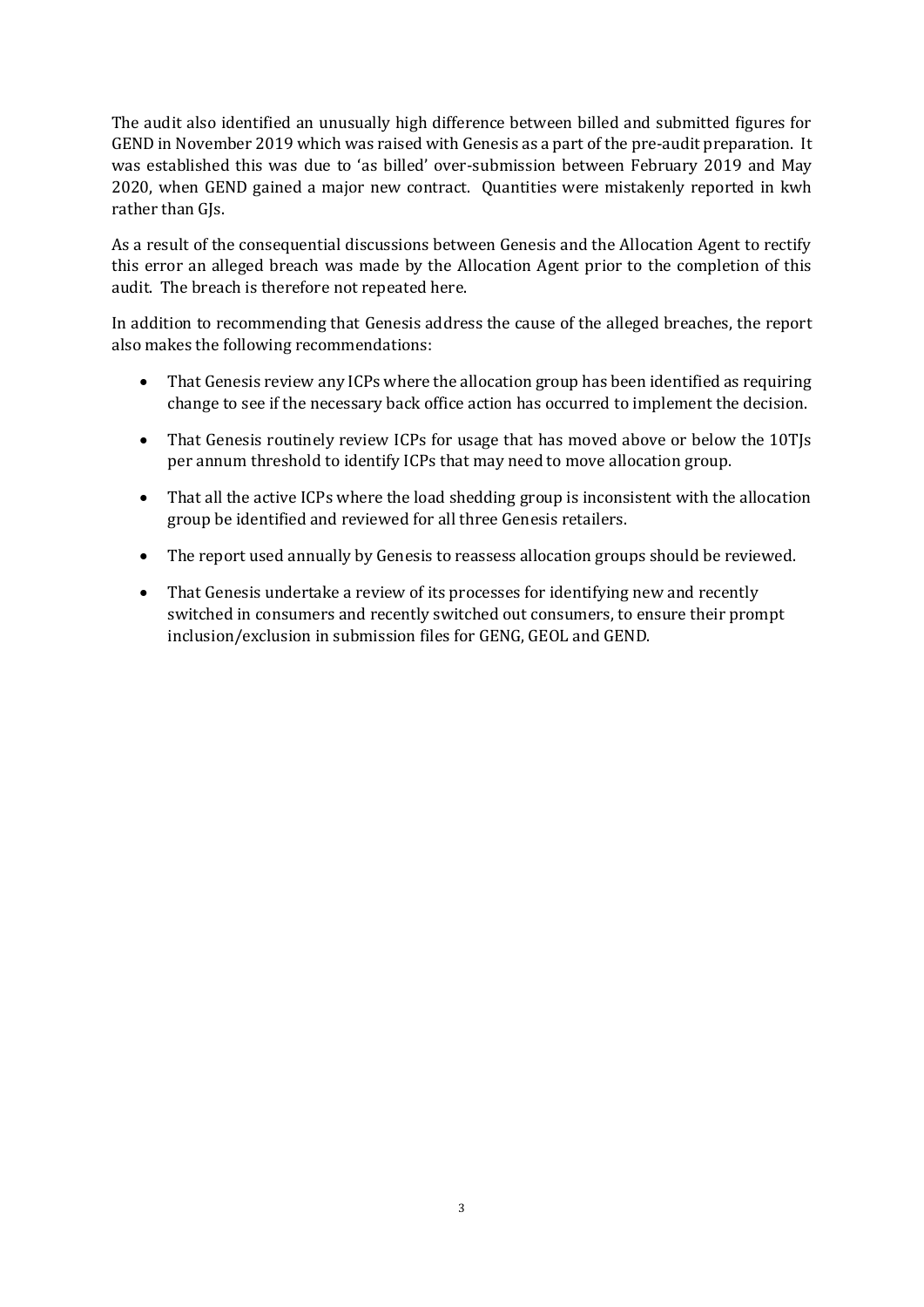## **Summary of Report Findings**

<span id="page-3-0"></span>

| <b>Issue</b>                         | <b>Section</b> | <b>Control Rating (Refer to</b><br><b>Appendix 1 for definitions)</b> | Compliance<br>Rating | <b>Comments</b>                                                                                                                                                                                                                                                                |
|--------------------------------------|----------------|-----------------------------------------------------------------------|----------------------|--------------------------------------------------------------------------------------------------------------------------------------------------------------------------------------------------------------------------------------------------------------------------------|
| ICP set up information               | 2.1            | Adequate                                                              | Not.<br>compliant    | There were examples of new connections not being included in the initial<br>submission files                                                                                                                                                                                   |
| Metering<br>set<br>up<br>information | 2.2            | Effective                                                             | Not.<br>Compliant    | Alignment between the registry and Gentrack was found to be effective. Breaches<br>were alleged against a distributor for inaccurate altitudes in the registry, which in<br>turn led to 2 instances of inaccurate energy calculations by GENG but the instance<br>was low.     |
| <b>Billing factors</b>               | 2.3            | Effective                                                             | Compliant            | But see section 4 re compressibility issues                                                                                                                                                                                                                                    |
| Archiving of reading data            | 3.1            | Effective                                                             | Compliant            | Meter reading data is readily available after 30 months.                                                                                                                                                                                                                       |
| Meter interrogation<br>requirements  | 3.2            | Not Adequate                                                          | Not<br>Compliant     | Although there is an annual review of allocation groups, it was found that group<br>changes are slow to be implemented. There were also inconsistencies between<br>allocation groups and load shedding categories. The report used for the annual<br>review could be improved. |
| Meter reading targets                | 3.3            | Effective                                                             | Compliant            | During the on-site audit, the processes for case working sites where it had not<br>been possible to obtain a recent meter read was reviewed and found to be robust.                                                                                                            |
| Non TOU validation                   | 3.4            | Effective                                                             | Compliant            | Validation processes are robust.                                                                                                                                                                                                                                               |
| Non TOU error correction             | 3.5            | Effective                                                             | Compliant            | No issues arose from this review                                                                                                                                                                                                                                               |
| TOU validation                       | 3.6            | Effective                                                             | Compliant            | Validation processes were reviewed and found to be robust.                                                                                                                                                                                                                     |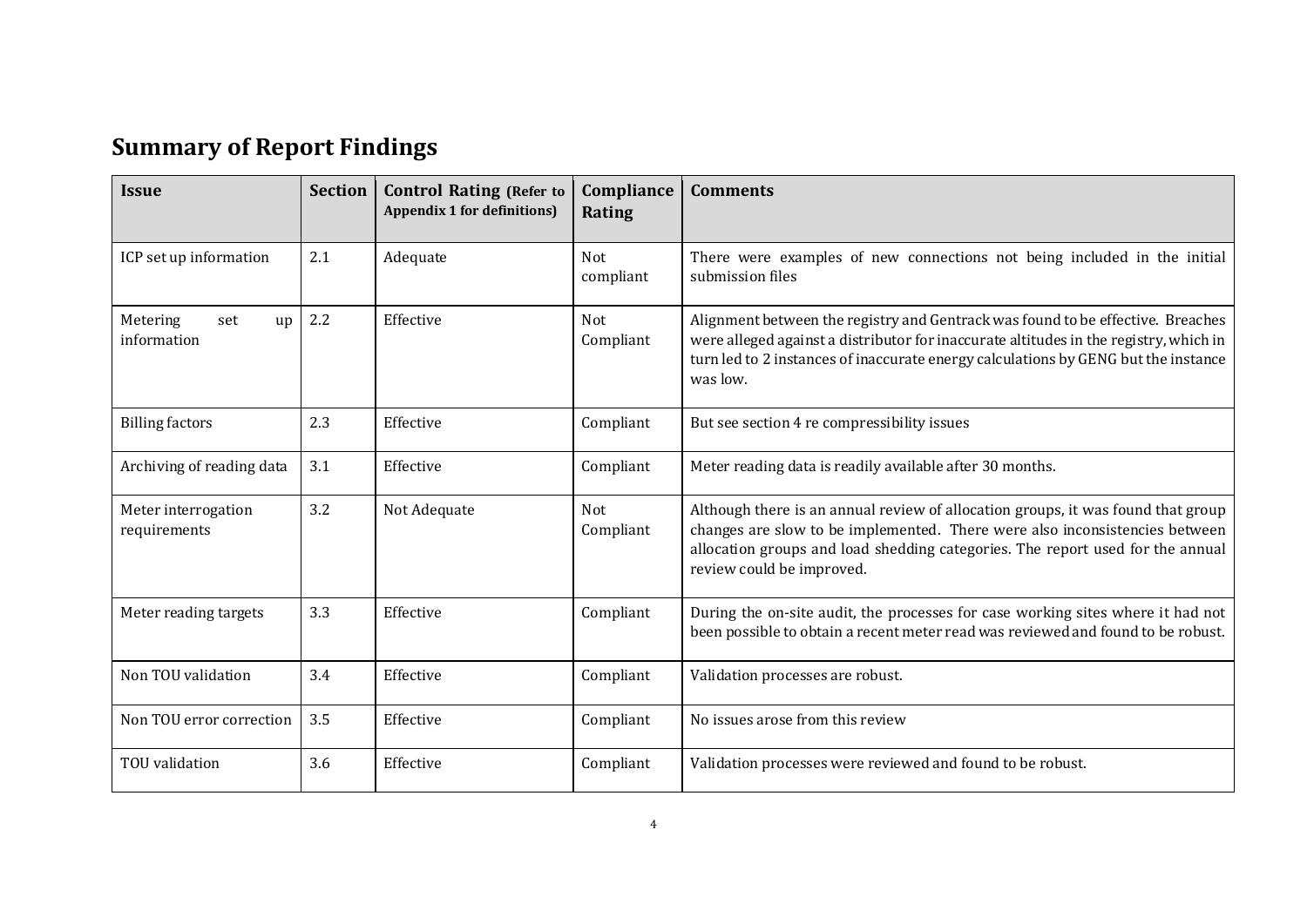| <b>Energy consumption</b><br>calculation         | $\overline{4}$ | Not adequate | Not.<br>compliant | The compressibility calculation used for GENG/GEOL submission files is not<br>NZS5259 compliant                                                                                                                                       |
|--------------------------------------------------|----------------|--------------|-------------------|---------------------------------------------------------------------------------------------------------------------------------------------------------------------------------------------------------------------------------------|
| TOU estimation and<br>correction                 | 5.1            | Effective    | Compliant         | Examples were reviewed and no issues arose.                                                                                                                                                                                           |
| Provision of retailer<br>consumption information | 5.2            | Effective    | Compliant         | GAS040s were confirmed as accurate                                                                                                                                                                                                    |
| Initial<br>submission<br>accuracy                | 5.3            | Not adequate | Not.<br>compliant | Alleged breaches have been made for initial allocations not being within 10% of<br>the final allocation figures.                                                                                                                      |
|                                                  |                |              |                   | It is recommended Genesis review processes for including new connections and<br>recently switched in consumers for prompt inclusion in submission files.                                                                              |
| Historic estimates                               | 5.4            | Effective    | Compliant         | Compliance was achieved for all relevant scenarios                                                                                                                                                                                    |
| Proportion of HE                                 | 5.5            | Effective    | Compliant         | The correct proportion of HE is being reported.                                                                                                                                                                                       |
| <b>Forward Estimates</b>                         | 5.6            | Effective    | Compliant         | The lack of any seasonal shape in the method used for forward estimates was a<br>contributory factor in the difference between initial and final submission files<br>dragging up the estimates for spring and down for autumn months. |
| <b>Billed vs consumption</b><br>comparison       | 5.7            | Not adequate | Not.<br>Compliant | An example of an incorrect gas gate was identified<br>The audit identified a large difference between billed and submitted figures for<br>GEND between February 2019 and May 2020.                                                    |
| Gas trading notifications                        | 5.8            | Effective    | Compliant         | A gas trading notification had been made                                                                                                                                                                                              |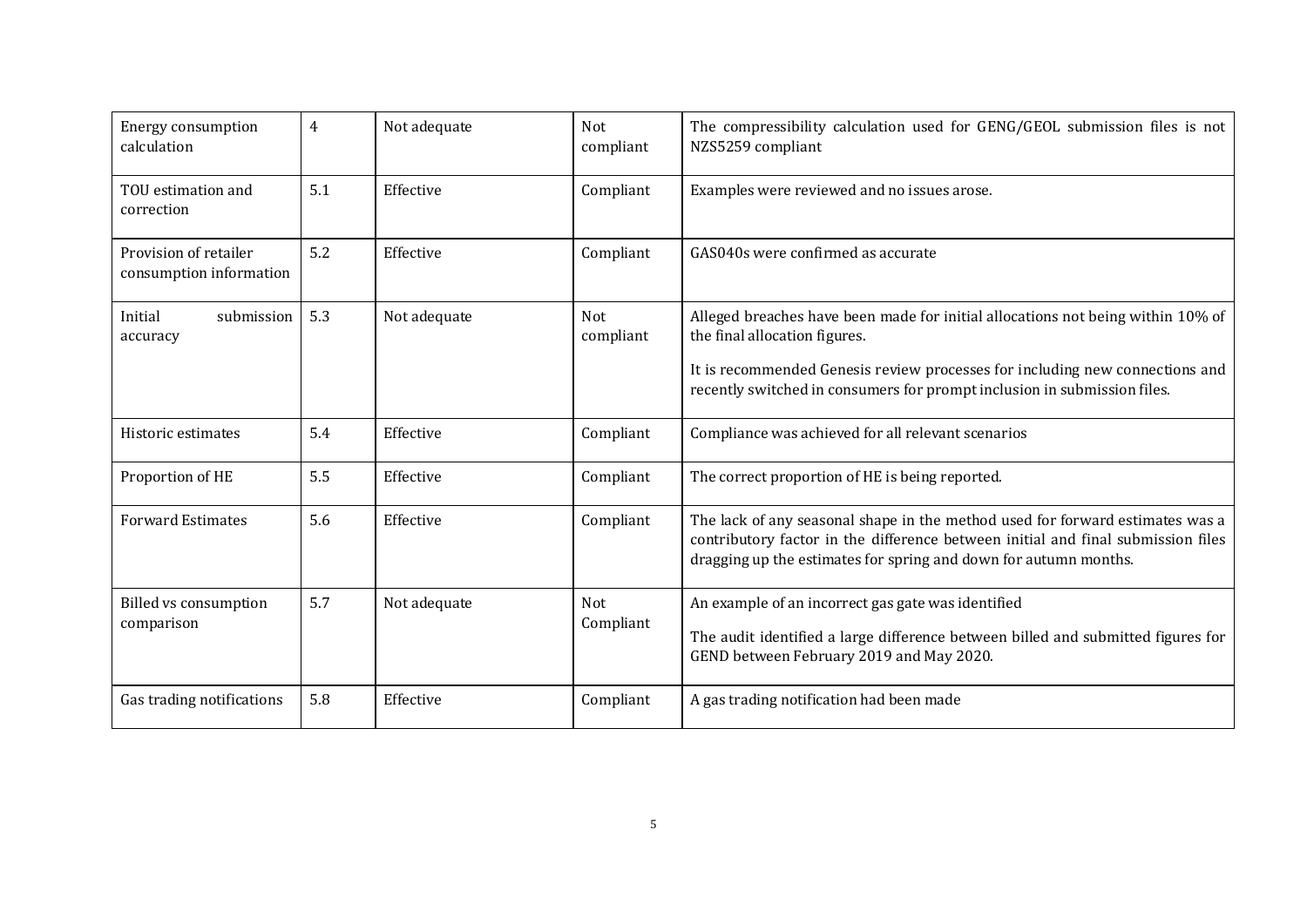## <span id="page-5-0"></span>**Contents**

|          | <b>Executive Summary</b>                                       | $\overline{2}$ |
|----------|----------------------------------------------------------------|----------------|
|          | <b>Summary of Report Findings</b>                              | 4              |
| Contents |                                                                | 6              |
| 1.       | Pre-Audit and Operational Infrastructure Information           | 8              |
| 1.1      | Scope of Audit                                                 | 8              |
| 1.2      | <b>General Compliance</b>                                      | 8              |
|          | 1.2.1 Summary of Previous Audit                                | 8              |
|          | 1.2.2 Breach Allegations                                       | 9              |
| 1.3      | Provision of Information to the Auditor (rule 69)              | 10             |
| 1.4      | Transmission Methodology and Audit Trails (rule 28.4.1)        | 10             |
| 2.       | Set-up and Maintenance of Information in Systems (rule 28.2)   | 10             |
| 2.1      | ICP Set Up Information                                         | 11             |
|          | 2.1.1 New Connections Process                                  | 11             |
|          | 2.1.2 Altitude Information                                     | 11             |
| 2.2      | Metering Set-up Information                                    | 12             |
| 2.3      | <b>Billing Factors</b>                                         | 12             |
|          | 2.3.1 Temperature Information                                  | 12             |
|          | 2.3.2 Calorific Values                                         | 12             |
| 3.       | <b>Meter Reading and Validation</b>                            | 13             |
| 3.1      | Archiving of Register Reading Data (rule 28.4.2)               | 13             |
| 3.2      | Metering Interrogation Requirements (rule 29)                  | 13             |
| 3.3      | Meter Reading Requirements (rules 29.4.3, 29.5 & 40.2)         | 14             |
| 3.4      | Non TOU Validation                                             | 15             |
| 3.5      | Non TOU Error Correction                                       | 15             |
| 3.6      | <b>TOU Validation</b>                                          | 15             |
| 4.       | <b>Energy Consumption Calculation (rule 28.2)</b>              | 15             |
| 5.       | <b>Estimation and Submission Information</b>                   | 17             |
| 5.1      | TOU Estimation and Correction (rule 30.3)                      | 17             |
| 5.2      | Provision of Retailer Consumption Information (rules 30 to 33) | 18             |
| 5.3      | Initial Submission Accuracy (rule 37.2)                        | 18             |
| 5.4      | Historic Estimates (Rules 34 & 35)                             | 21             |
| 5.5      | Proportion of Historic Estimates (rule 40.1)                   | 23             |
| 5.6      | Forward Estimates (rules 34 & 36)                              | 23             |
| 5.7      | Billed vs Consumption Comparison (rule 52)                     | 24             |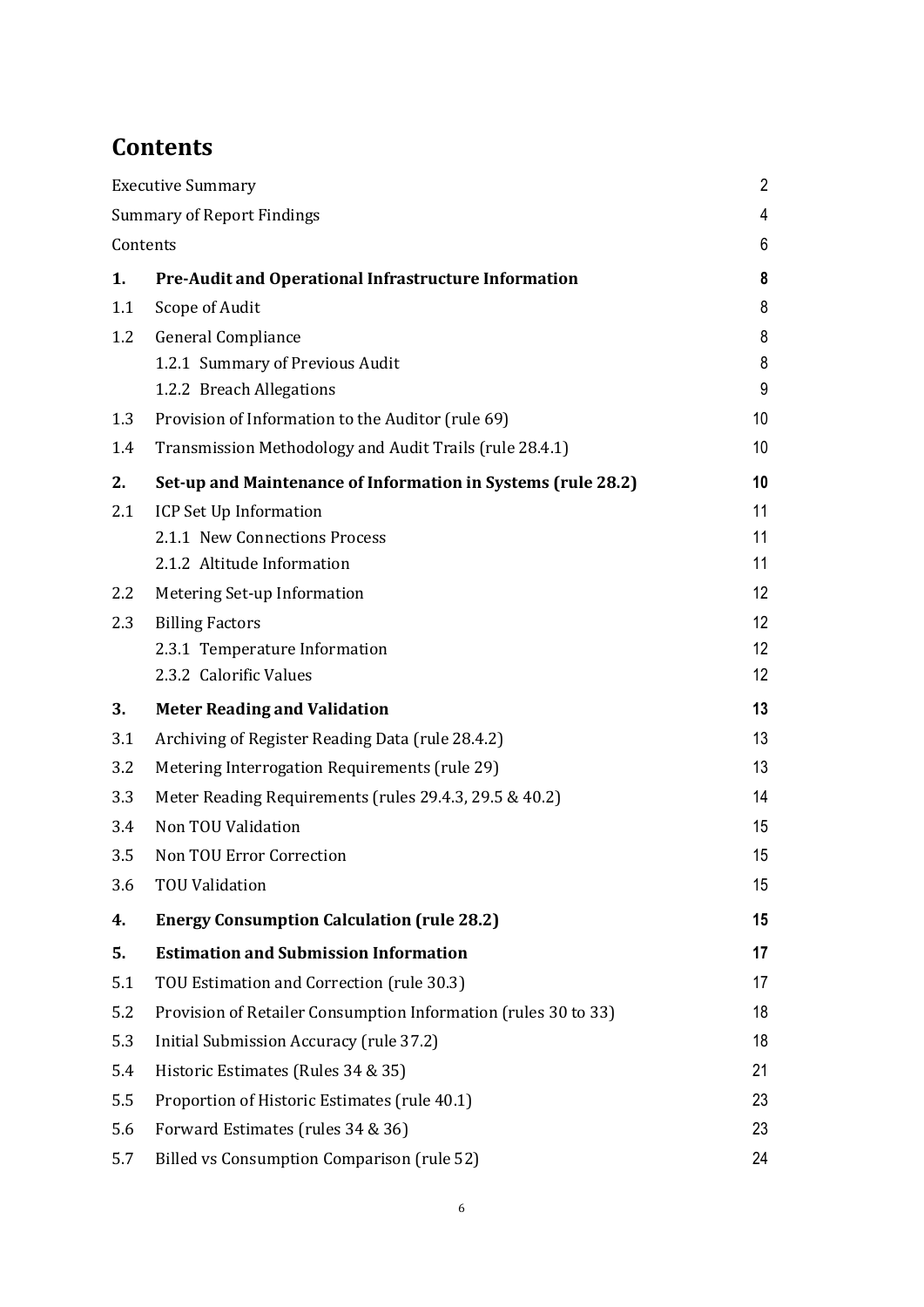| 5.8 | Gas Trading Notifications (Rule 39)     | 25 |
|-----|-----------------------------------------|----|
| 6.  | Conclusion                              | 25 |
|     | Appendix 1 – Control Rating Definitions |    |
|     | Appendix 2 – Alleged Breach Detail      | 28 |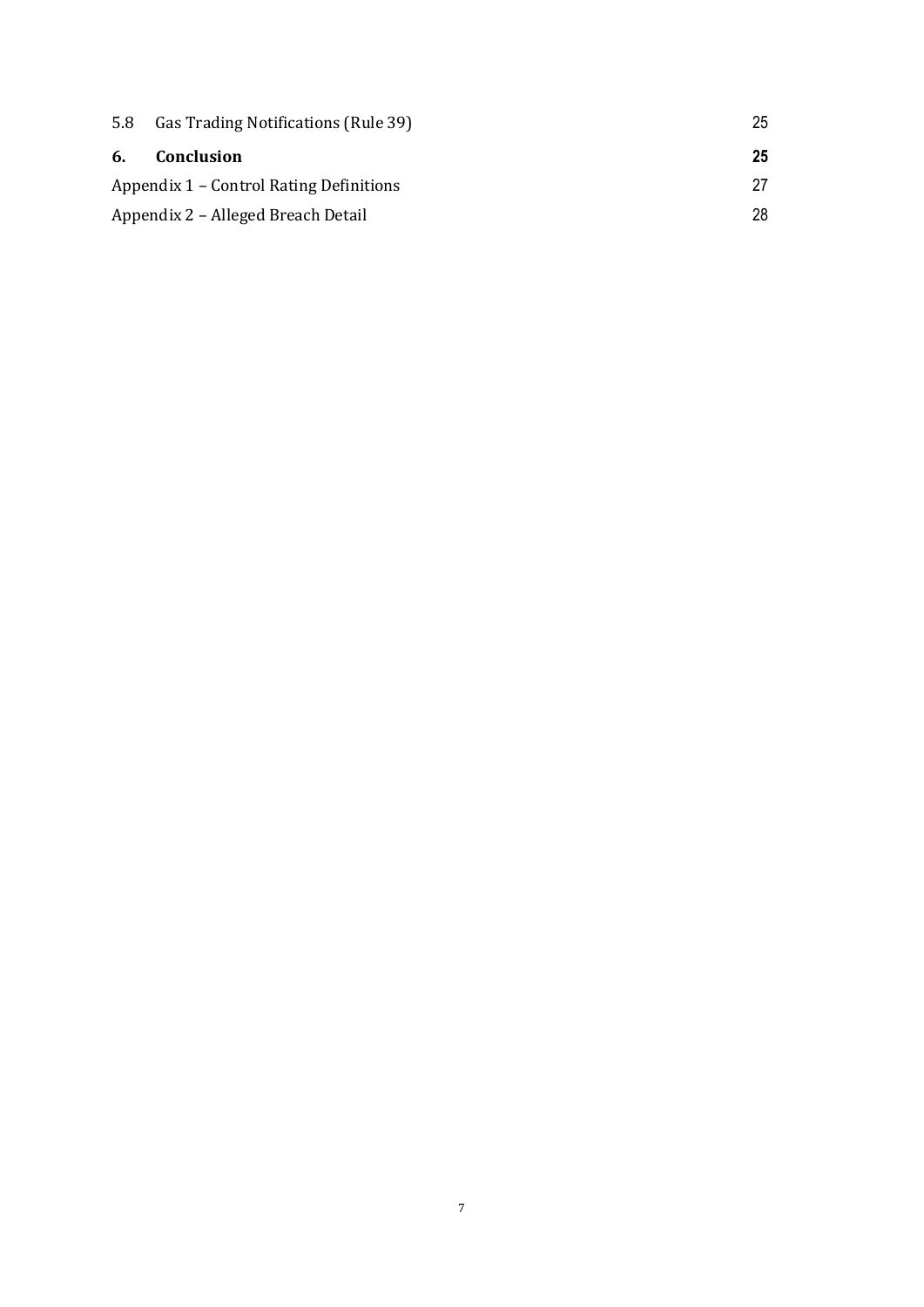### <span id="page-7-0"></span>**1. Pre-Audit and Operational Infrastructure Information**

#### <span id="page-7-1"></span>**1.1 Scope of Audit**

This performance audit was conducted at the request of the Gas Industry Company (GIC) in accordance with rule 65 of the 2015 Amendment Version of the Gas (Downstream Reconciliation) Rules 2008 effective from September 2015.

- 65. Industry body to commission performance audits
	- 65.1 The industry body must arrange at regular intervals performance audits of the allocation agent and allocation participants.
	- 65.2 The purpose of a performance audit under this rule is to assess in relation to the allocation agent or an allocation participant, as the case may be,
		- 65.2.1 The performance of the allocation agent or that allocation participant in terms of compliance with these rules; and
		- 65.2.2 The systems and processes of the allocation agent or that allocation participant that have been put in place to enable compliance with these rules.

The audit was conducted in accordance with terms of reference prepared by the GIC, and in accordance with the "Guideline note for rules 65 to 75 and 80: the commissioning and carrying out of performance audits and event audits, v3.0" which was published by the GIC in June 2013.

The engagement commenced on 16 January 2020 and involved a site visit to the retailer between 13 to 17 July 2020. The site visit had been planned for March but was unable to occur due to Covid-19 alert level protocols.

The scope of the audit includes "downstream reconciliation" only for all three of the Genesis participant codes (GENG, GEND and GEOL). Switching and registry management functions were audited in conjunction with this audit but are included in a separate report.

#### <span id="page-7-2"></span>**1.2 General Compliance**

Genesis are currently using v3.8 of Gentrack, which is nearing the end of its lifespan. Options are being considered for its upgrade or replacement, but meanwhile there would be a lower level of change or updates to the system. GEOL and GENG processes have now been fully aligned, which has helped with reconciliation issues, and has also improved the management of event based processes. GEND customers are managed separately, mostly outside of Gentrack.

Genesis commented that their first advanced metering pilot was beginning shortly.

#### <span id="page-7-3"></span>**1.2.1 Summary of Previous Audit**

Genesis were last audited in August 2016. The following is a summary of the points arising and an update on these points as found during this audit.

• Some altitude discrepancies have led to the provision of incorrect consumption information to the allocation agent.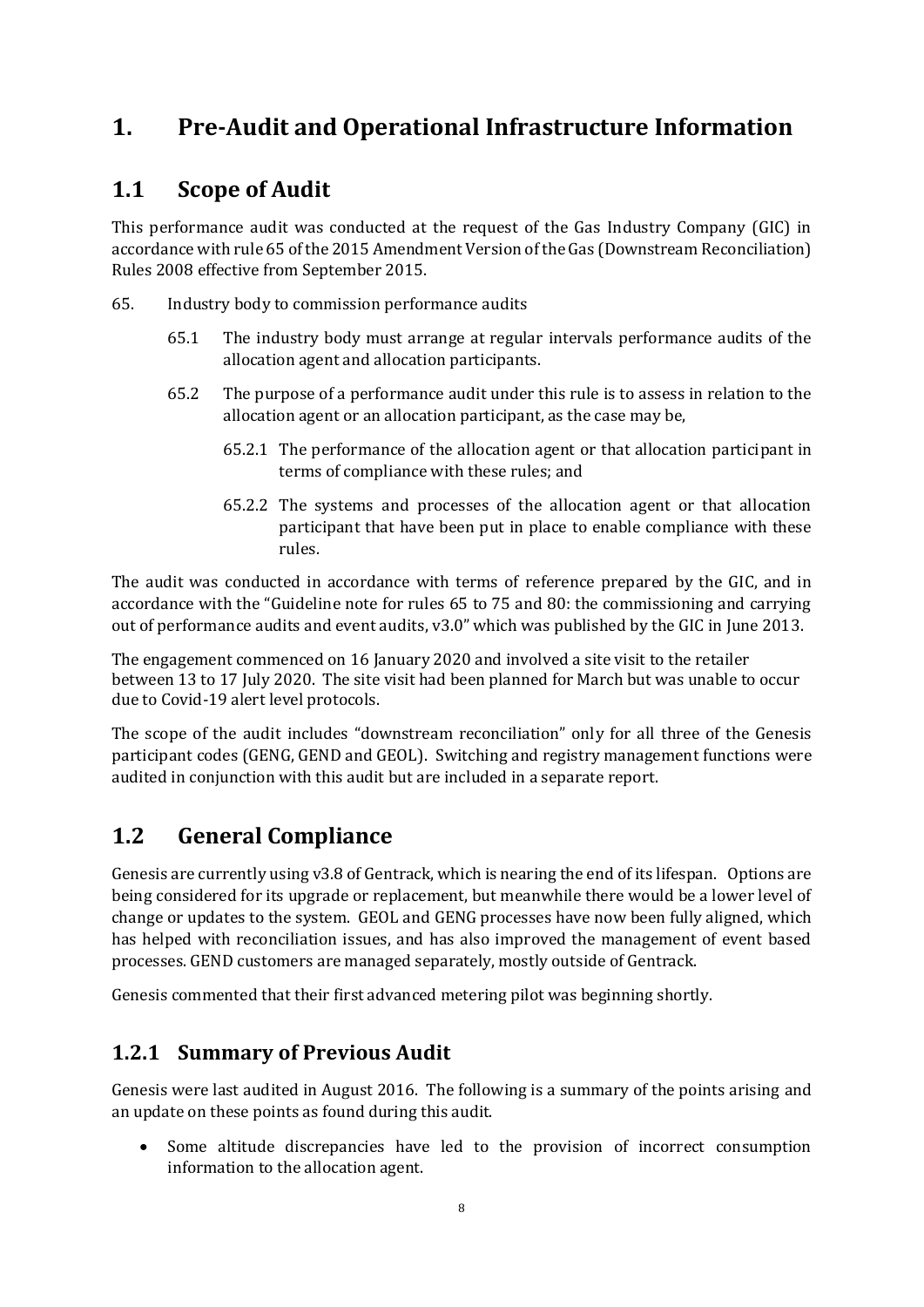There were isolated examples of altitude issues in this audit.

• Altitude adjustment is not occurring for GEND ICPs

Altitude adjustment is now occurring.

• Genesis recently updated their temperature data but were using air temperature at 200 cm above ground, not ground temperature at 30cm.

GIC temperature data is now being used

• Consumption information was not submitted for some ICPs shown as disconnected where consumption is recorded

Gas consumed by disconnected ICPs is now being included in submission files

• Initial submission accuracy did not meet the 10% requirement for some gas gates

This is still the case.

• GEOL's HE processes were not compliant for some scenarios

This is no longer relevant as GEOL ICPs are now managed alongside GENG ICPs.

Energy Online (GEOL) were also the subject of a system change audit in September 2018 due to switching from the use of Orion to Gentrack. The summary of the downstream reconciliation issues arising from that audit was:

• Three ICPs were found with allocation groups of 1 or 2 and XTOU profiles. These were confirmed as incorrect but had not been identified.

There were some allocation group issues found during this audit and it is an area where there is a recommendation for improvement.

#### <span id="page-8-0"></span>**1.2.2 Breach Allegations**

In the three years 2017 to 2019 Genesis have been the subject of 59 breach allegations (GENG 31 and GEOL 28). These were all alleged by the Allocation Agent relating to rule 37.2, initial consumption not being within the required percentage of error when compared with final consumption data.

| <b>Breach Allegation</b>                                                                                                                    | <b>Rules</b>            | Section in this report |
|---------------------------------------------------------------------------------------------------------------------------------------------|-------------------------|------------------------|
| Sample checks found examples of GENG, GEOL and GEND<br>adding new ICPs into their submission files late                                     | 28.3                    | 2.1.1 and 5.3          |
| Vector Ltd is the recipient of an alleged breach as the<br>responsible distributor for two ICPs with inaccurate<br>altitude in the registry | 26.5.1<br>and<br>26.5.4 | 2.1.2                  |
| GENG is the recipient of an alleged breach as the<br>responsible retailer for two ICPs with inaccurate altitude                             | 28.2                    | 2.1.2                  |

The following additional alleged breaches are raised because of this audit: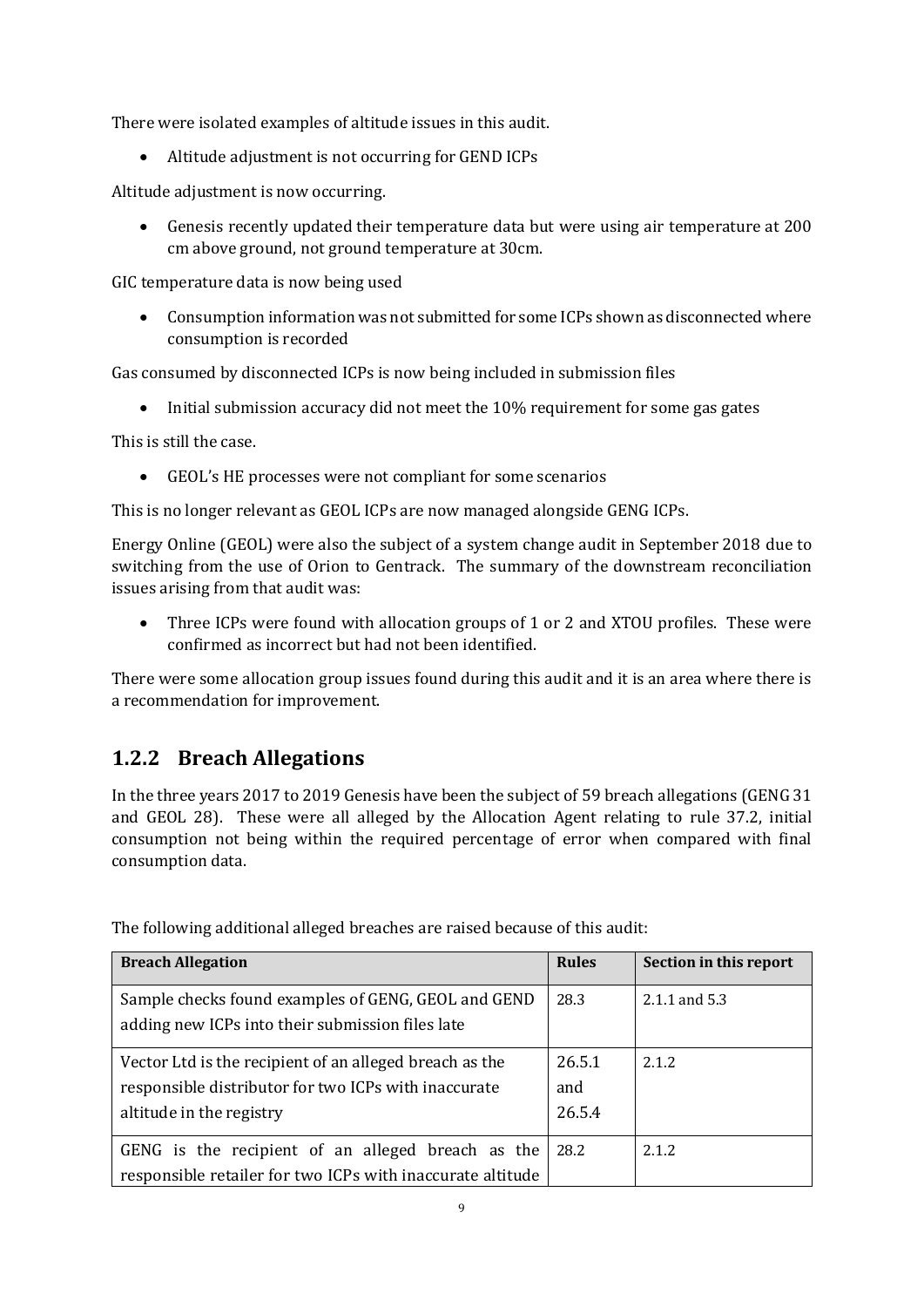| in the registry which will have been used in energy<br>calculations.                                                 |        |     |
|----------------------------------------------------------------------------------------------------------------------|--------|-----|
| GENG has assigned an ICP to allocation group 4 but have<br>not ensured that the register reading is recorded monthly | 29.4.2 | 3.2 |
| Six GENG ICPs were assigned to allocation group 4 when<br>they should have been assigned to allocation group 6.      | 29.3   | 3.2 |
| The compressibility calculation used for GENG/GEOL<br>submission files is not NZS5259 compliant                      | 28.2   | 4   |
| GEND included the billing information for one ICP in the<br>incorrect gas gate                                       | 26.2.1 | 5.7 |

## <span id="page-9-0"></span>**1.3 Provision of Information to the Auditor (rule 69)**

In conducting this audit, the auditor may request any information from Genesis, the allocation agent and any allocation participant.

Information was provided by Genesis in a timely manner in accordance with this rule and the auditor considers that all parties have complied with the requirements of this rule.

#### <span id="page-9-1"></span>**1.4 Transmission Methodology and Audit Trails (rule 28.4.1)**

The audit trail was viewed for all data gathering, validation and processing functions. Compliance is confirmed with this rule, consumption information is transferred and stored in such a manner that it cannot be altered without leaving a detailed audit trail.

## <span id="page-9-2"></span>**2. Set-up and Maintenance of Information in Systems (rule 28.2)**

Every retailer must ensure the conversion of measured volume to volume at standard conditions and the conversion of volume at standard conditions to energy complies with NZS 5259:2015, for metering equipment installed at each consumer installation, for which the retailer is the responsible retailer.

Compliance with this rule has been examined in relation to the set-up of ICP, metering and billing information. The "Gas (Downstream Reconciliation) Rules 2008 Billing factors guideline note, v2.0" (Billing Factors Guideline) published by GIC on 30 November 2015 was also considered when examining the set up and maintenance of information.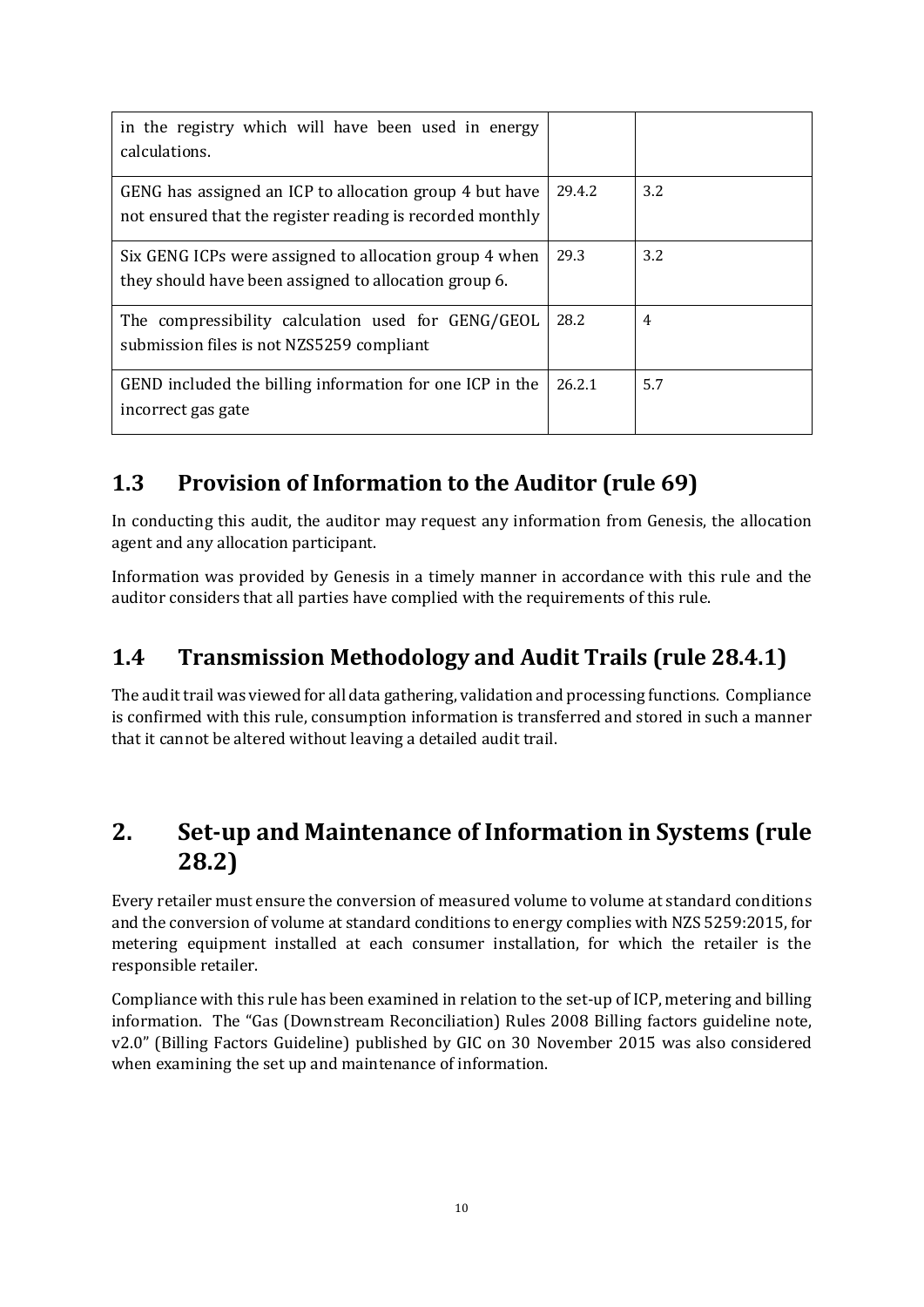## <span id="page-10-0"></span>**2.1 ICP Set Up Information**

#### <span id="page-10-1"></span>**2.1.1 New Connections Process**

The process was examined for the connection and activation of new ICPs.

The switching and registry management audit that was completed alongside this audit, reports on the analysis of the new connections process with respect to the Gas (Switching Arrangements) Rules 2008 (the switching rules) and the timeliness of status changes so this is therefore not repeated here.

The first point of contact for new connections is the customer or distributor as a READY ICP. The customer is signed up and the ICP is then claimed, alongside being approved in the distributor's system. A job is then raised in Siebel for the meter so the ICP is then passed back to the network and meter installer. Details are entered in a new connections spreadsheet; results are received from the meter owner to say that the meter is now installed and the ICP is then set up in Gentrack. Gentrack in turn updates the registry automatically. The next morning the registry is checked and the entering of the metering information in Gentrack is completed.

A sample of new connections ICPs were checked for correct inclusion in consumption submission files. The sample was the same as the sample used for the switching and registry management audit which was extracted from the Maintenance Breach History report (RET breaches) and all related to new connections in 2019.

The analysis involved identifying which month the new ICP had been included in the submission file and compared this against the date the ICP had been input as active in the registry. Of the sample reviewed, those that were not included in the submission file for the month they were input as active have been recorded below as a breach.

- ALLEGED BREACH rule 28.3 GENG was late adding new ICPs into their submission files for 3 new active ICPs out of a sample of 64 ICPs
- ALLEGED BREACH rule 28.3 GEOL was late adding new ICPs into their submission files for 2 new ICPs out of a sample of 31 ICPs
- ALLEGED BREACH rule 28.3 GEND was late adding new ICPs into their submission files for 2 new ICPs out of a sample of 2 ICPs

See appendix 2 for further detail regarding the alleged breach detail.

#### <span id="page-10-2"></span>**2.1.2 Altitude Information**

It is a distributor responsibility to populate the registry with correct altitude information to support compliance with NZS 5259:2015, and it is a retailer responsibility to comply with NZS 5259:2015 for the conversion of volume to energy.

NZS 5259 contains the following points, which affect the way altitude information should be managed:

1. The maximum permissible error is  $\pm$  1.0% where the meter pressure is below 100 kPa and ±0.5% where the meter pressure is greater than 100kPa.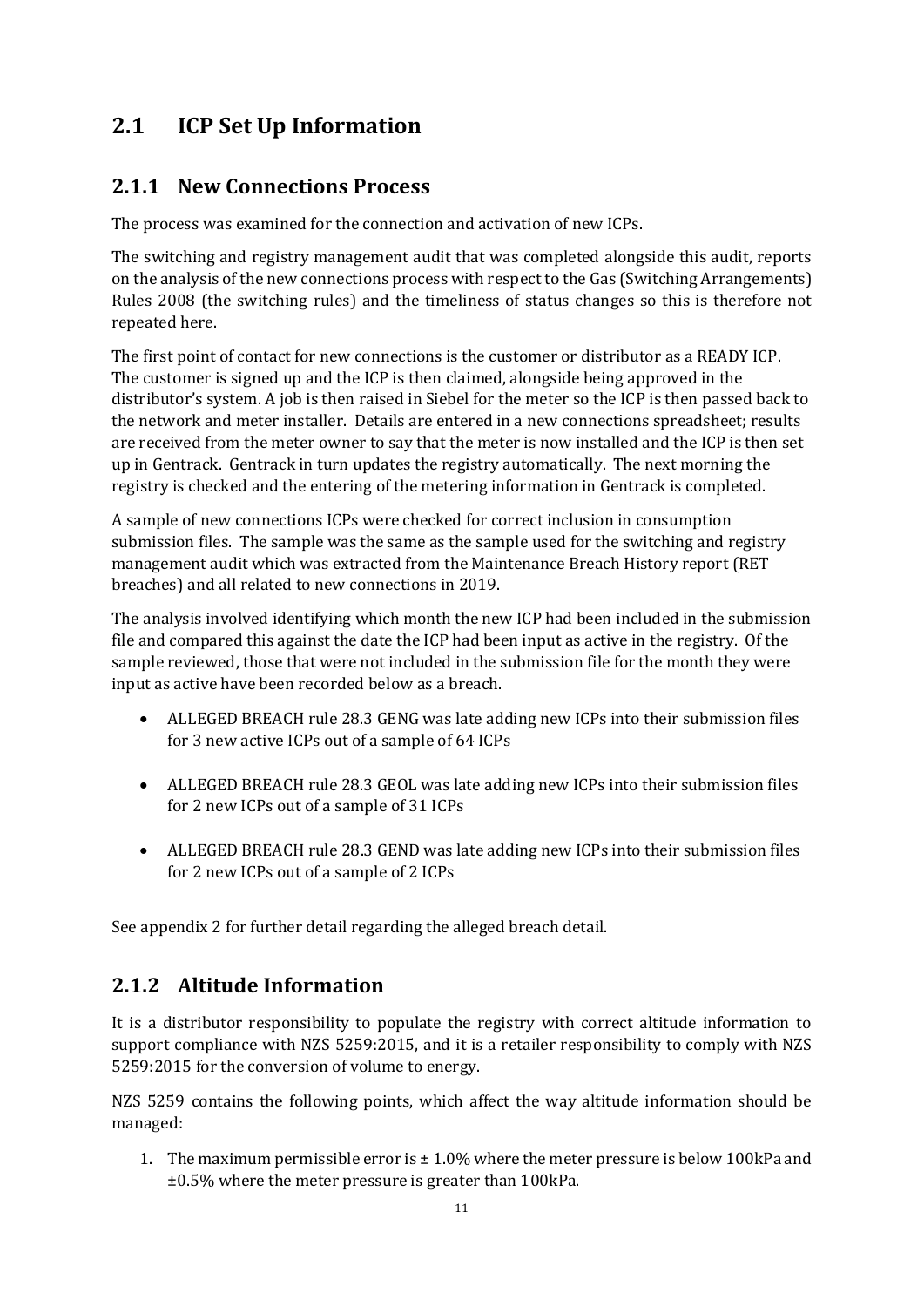- 2. The following note is also included "To minimise uncertainty due to altitude factor the aim should be to determine the altitude to within 10m where practicable."
- 3. The altitude factor can be assumed to be 1 where meters are situated at an elevation less than 50m above sea level.

The registry list file for each of the 3 participant codes was reviewed for obvious outliers. Samples were also viewed with an emphasis on new ICPs. The data quality was generally good, but the following anomalies were found. Breaches are alleged against the distributor as they are responsible for entering the altitude in the registry. Breaches are also alleged against the retailer if it is believed the inaccurate altitude may have led to inaccurate energy conversion.

#### **GENG**

- ALLEGED BREACH rule 26.5.1 and 26.5.4 against Vector Ltd as the responsible distributor for two ICPs with inaccurate altitude in the registry
- ALLEGED BREACH rule 28.2 against GENG as the responsible retailer for two ICPs with inaccurate altitude in the registry which will have been used in energy calculations which would therefore have been inaccurate.

See appendix 2 for further detail regarding these alleged breaches.

#### <span id="page-11-0"></span>**2.2 Metering Set-up Information**

The records in the Genesis systems were compared against the information in the registry for gas gate; meter pressure; dials and multiplier and the GEND use of the XTOU field was also reviewed. There were no issues arising to report.

#### <span id="page-11-1"></span>**2.3 Billing Factors**

#### <span id="page-11-2"></span>**2.3.1 Temperature Information**

To assist industry participants in complying with NZS 5259 the Gas Industry Company has recently published temperature data that retailers may use in their energy conversion calculations. The data was created by the National Institute of Water and Atmospheric Research (NIWA) and provides a 30 year average of ground temperature at 30cm depth. The data is presented in degrees Celsius and there is one number per month for each gas gate. Use of this data is voluntary.

During the onsite audit it was verified that Genesis are now using the GIC data in Gentrack. Genesis reported that they had been using this since April 2020. This therefore addresses one of the concerns raised in the last audit.

#### <span id="page-11-3"></span>**2.3.2 Calorific Values**

Gas composition data is sourced from the Open Access Transmission Information System (OATIS). A sample was validated back to the OATIS source, no issues arose.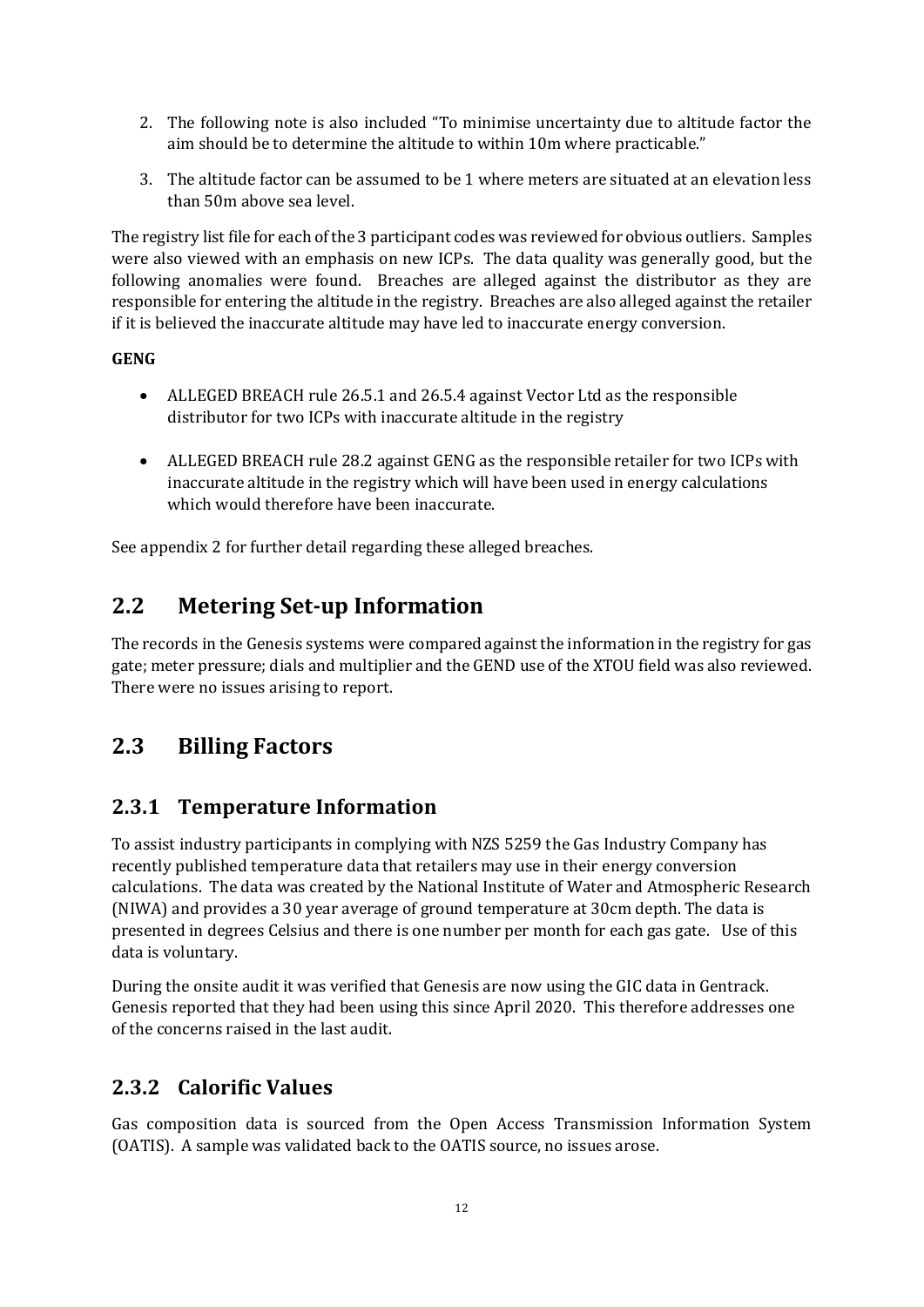A sample of gas gates in the Gentrack system were also validated back to the First Gas document published on OATIS detailing which gas types apply to which gas gates. No issues were identified.

## <span id="page-12-0"></span>**3. Meter Reading and Validation**

## <span id="page-12-1"></span>**3.1 Archiving of Register Reading Data (rule 28.4.2)**

Retailers are required to keep register reading data for a period of 30 months. Data was examined during the audit and it is confirmed that meter reads are available 30 months after their date of origin.

Sample meter read data was also verified against the data used as the meter read input for the energy calculation to prove the end-to-end process.

## <span id="page-12-2"></span>**3.2 Metering Interrogation Requirements (rule 29)**

Rule 29 specifies the type of metering (TOU or non-TOU) that must be installed at a consumer installation, the relevant allocation group that the consumer installation falls within and the interrogation requirements that apply depending on the type of metering and allocation group.

Genesis review allocation groups annually. A report is run, and the exceptions list produced is reviewed manually. If a decision is made to change groups, the information is passed to the back office to implement. The report was last run on 17 January 2020. However, this routine review focuses on the border between group 4 and group 6 (250 GJs), there was no routine monitoring to look for consumption greater than 10TJs that would require the moving of an ICP into group 1 or 2.

An example of an ICP that had been recently changed from group 6 to group 4 was followed through to see if the changes had been made. The registry had been updated but it had not yet been changed to monthly billing.

• ALLEGED BREACH (rule 29.4.2) GENG has assigned an ICP to allocation group 4 but have not ensured that the register reading is recorded monthly

See appendix 2 for alleged breach details.

RECOMMENDATION That Genesis review any ICPs where the allocation group has been identified as requiring change to see if the necessary back office action has occurred to implement the decision.

RECOMMENDATION That Genesis routinely review ICPs for usage that has moved above or below the 10TJs per annum threshold to identify ICPs that may need to move allocation group.

The auditor did a cross check between allocation groups and load shedding categories and some potential anomalies were found. A sample of these anomalies were reviewed on site.

A list of 292 active GENG ICPs was identified with load shedding group of 6 and allocation group 4. The first three were reviewed on site and all were found to be appropriate to allocation group 6.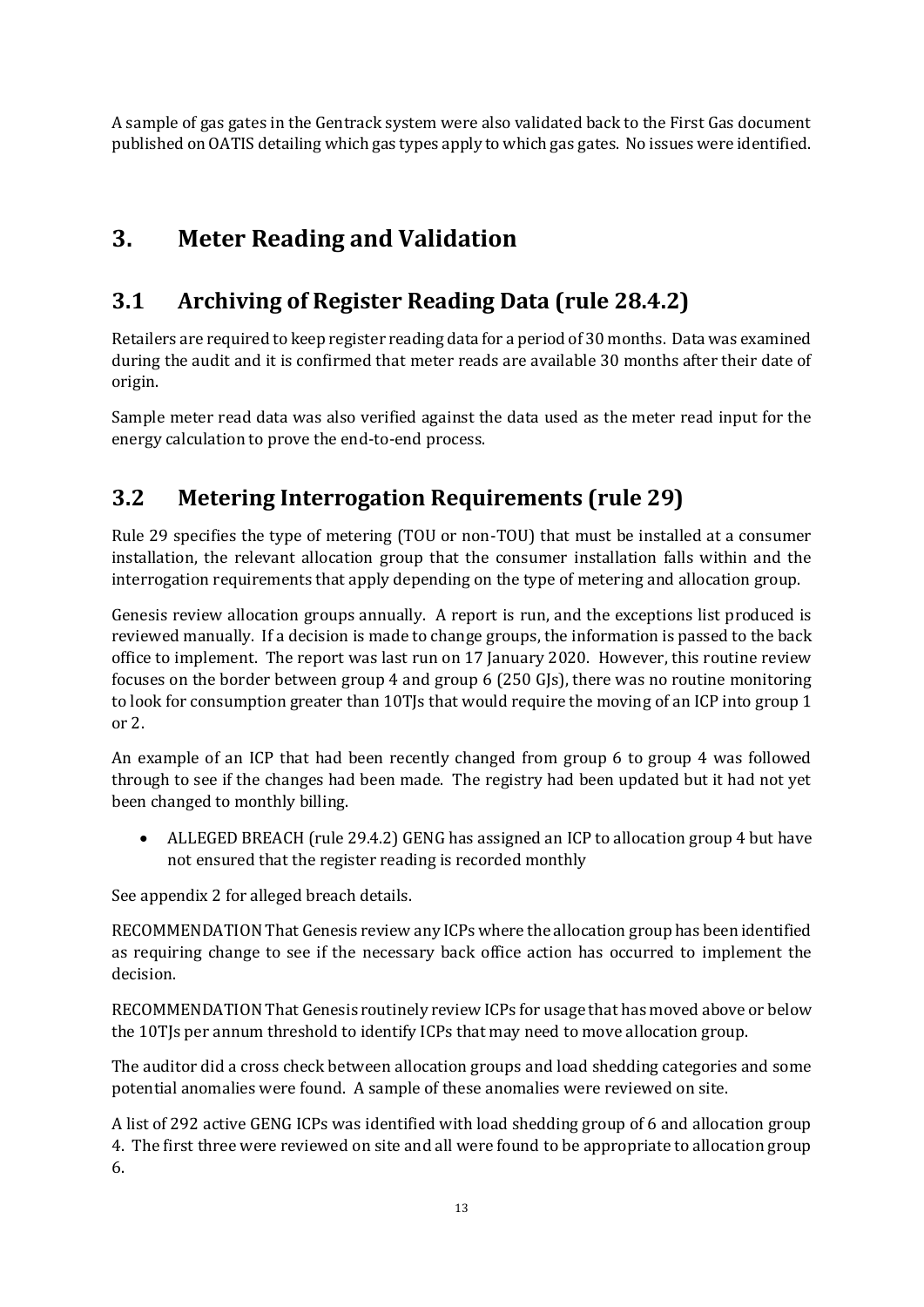A list of 110 active GENG ICPs with a load shedding category of DOM and allocation group 4 was identified. The first three were reviewed on site, two were confirmed as domestic and should have been in allocation group 6, one was found to be an intermediate school with usage appropriate to allocation group 6.

• ALLEGED BREACH (rule 29.3) Six GENG ICPs were assigned to allocation group 4 when they should have been assigned to allocation group 6.

See appendix 2 for alleged breach details.

RECOMMENDATION That all the active ICPs where the load shedding group is inconsistent with the allocation group be identified and reviewed for all three Genesis retailers.

RECOMMENDATION The report used annually by Genesis to reassess allocation groups should be reviewed.

#### <span id="page-13-0"></span>**3.3 Meter Reading Requirements (rules 29.4.3, 29.5 & 40.2)**

All consumer installations with non-TOU meters must have register readings recorded at least once every 12 months unless exceptional circumstances prevent such an interrogation (rule 29.4.3).

All consumer installations with non-TOU meters and annual consumption between 250GJ and 10 TJs must have register readings recorded monthly (29.4.2).

Consumer installations with annual consumption over 10TJs must have a TOU meter (rule 29.1.1) and have register readings for each day (rule 29.4.1).

Meter readings must be taken at least every 4 months for 90% of consumer installations with non-TOU meters (rule 29.5) and this should be reported on every month (rule 40.2).

Prior to the on-site audit Genesis provided GAS080 details for GENG and GEOL. The information for GAS080 for November 2019 showed:

#### **GENG**

| No of ICPs read in the last 4 months:     | 88,729 |
|-------------------------------------------|--------|
| No of ICPs not read in the last 4 months: | 1,341  |

1.5% of total ICPs, so GENG have met the 90% threshold in rule 29.5.

#### **GEOL**

| No of ICPs read in the last 4 months:     | 10,198 |
|-------------------------------------------|--------|
| No of ICPs not read in the last 4 months: | 230    |

2.3% of total ICPs, so GEOL have met the 90% threshold in rule 29.5.

During the on-site audit the processes for case working sites where it had not been possible to obtain a recent meter read was reviewed and found to be robust.

The process is the same for domestic and commercial customers. It begins with an entry on the "no access" report which has two criteria: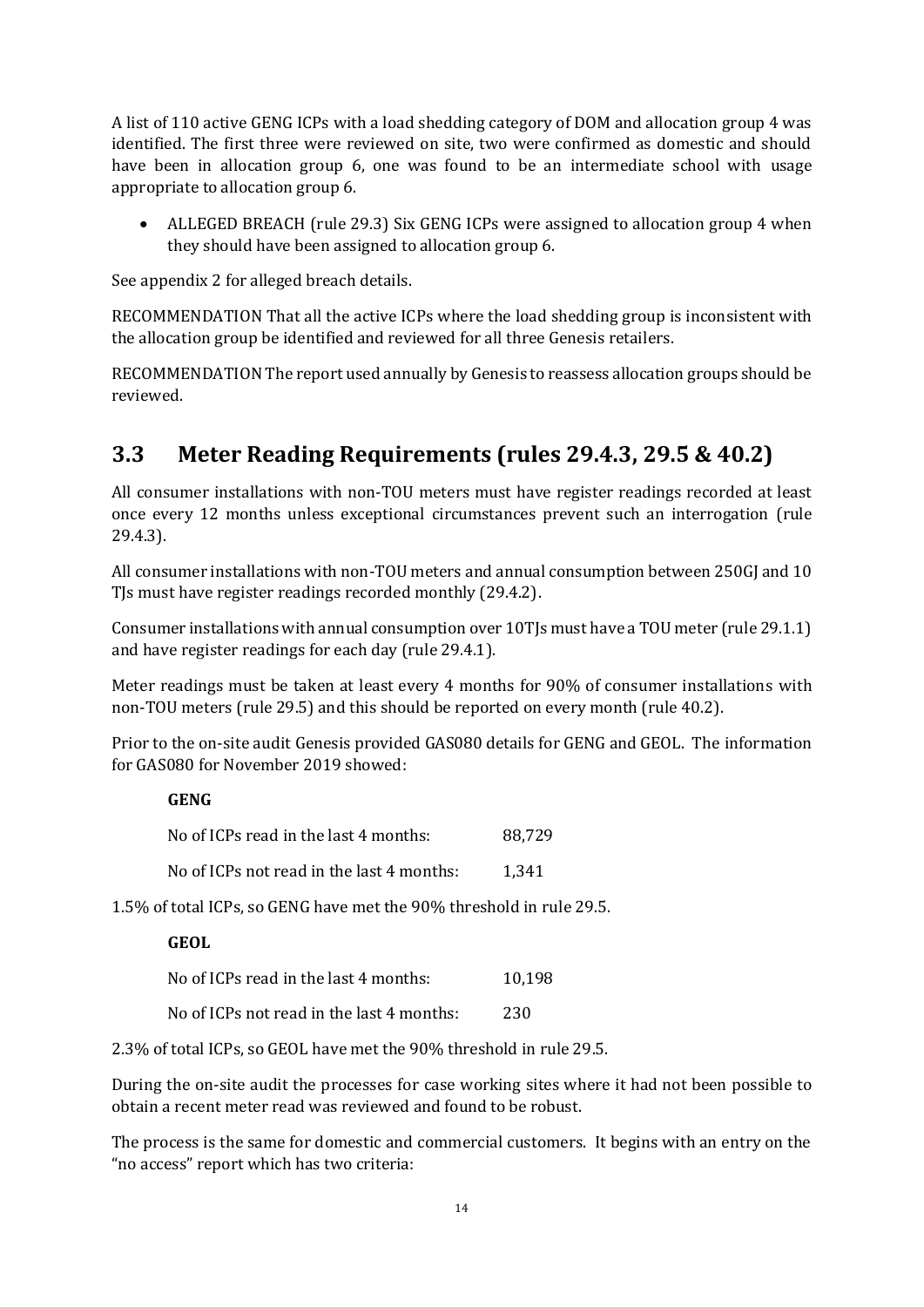- The customer has been at the premises for more than 60 days
- There has been two "no access" estimates (Genesis policy is to do bi-monthly reads, so this equates to 4 months of no actual read)

The first step is an automated SMS or landline dial. Multiple automated correspondence continues until 341 days is reached. At this point the team start to manually casework the ICP with the final stage being a disconnection letter at 355 days.

There had been significant change to this process during the Covid-19 lockdown, where communication had switched to phone calling customers to obtain customer reads and automated messages mentioning disconnection had ceased, but the business as usual processes were about to be reinstated.

#### <span id="page-14-0"></span>**3.4 Non TOU Validation**

Genesis validate all sites as a part of the month end process prior to submission of consumption files. A consumption validation application which sits outside Gentrack is used, it holds all ICP data for the last 24 months and allows the user to select and review any period. It identifies unexpected usage such as high/low or negative quantities. There has been no system change to this since the last audit, the same process is used for GENG and GEOL. No issues arose as a result of the on-site review.

#### <span id="page-14-1"></span>**3.5 Non TOU Error Correction**

The process for error correction was examined to ensure that consumption information for prior consumption periods is included in the revision process and provided to the allocation agent (r44.2).

Error correction was examined by a "walk through" of the process and by examining examples where meters had stopped recording and examples where the meter pressure was corrected. It was also confirmed that the correct figures had been carried through to the submission files.

No issues arose.

#### <span id="page-14-2"></span>**3.6 TOU Validation**

This process was observed during the on-site audit. GEND receives AMS files on telemetry daily, these represent approximately half the GEND ICPs. These are not routinely reviewed within the month unless someone raises an issue. At the end of the month volumes are viewed via a visual tool to look for anomalies. All sites are viewed every month and are also validated against the D+1 data as an additional sanity check.

## <span id="page-14-3"></span>**4. Energy Consumption Calculation (rule 28.2)**

During the on-site audit validation of the energy calculation was done by manually replicating the temperature, pressure, altitude and compressibility factors used in a sample ICP calculation. The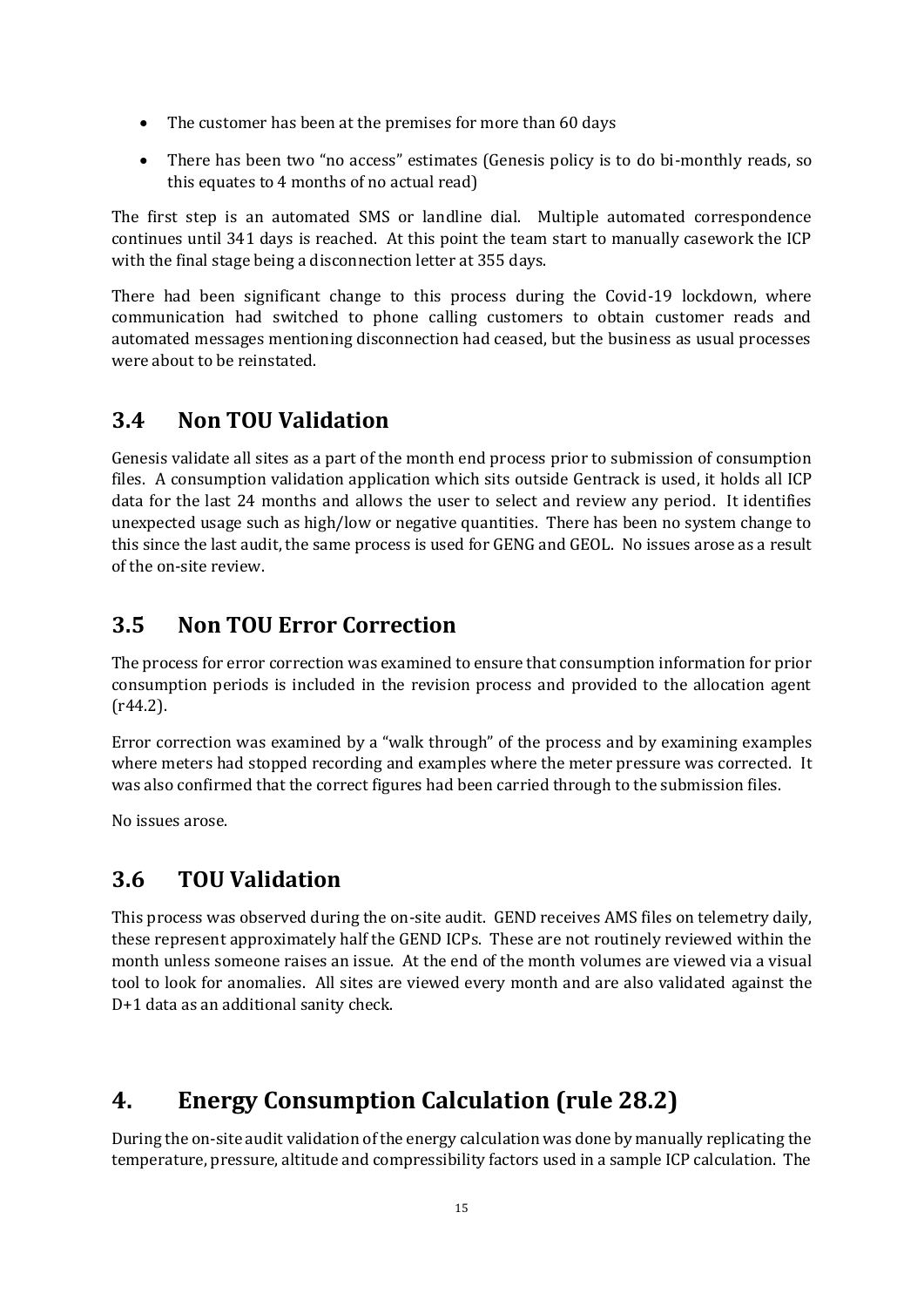auditor was able to replicate the temperature, pressure and altitude factors but not the compressibility factor.

NZS 5259 2.12.3 states that a compressibility factor shall be applied where the non-application would result in errors greater than the limit specified. Application is recommended at pressures above 50 kPa and calculation of the compressibility factor can be determined using the methods recommended in NZS 5259 3.8.2.

The standard recommends AGA 8, AGA NX19 or ISO 12213 (NZS 5259 3.8.2.4) and these are reiterated by the GIC's Billing Factors Guideline.

Investigation into the GENG/GEOL calculations established that Gentrack uses AGA NX19 for ICPs with pressure over 50 kPa and a compressibility factor of 1 for ICPs with a lower pressure when billing, which is NZS5259 compliant. However, when Genesis prepare their submission files, they use the Market Submission system which does not use NX19, but instead uses another equation which does not use any of the gas type information:

zF = (0.9973 / (1 - (0.00003138 - 0.0000003179 \* (temperature + temperature) / 2) \* (metering pressure + metering pressure +  $202.65$ ) / 2))

At the time of writing this report Genesis were unsure of the source of the equation or why this alternative approach was used, it had been in use since 2007.

• ALLEGED BREACH (rule 28.2) GENG and GEOL do not comply with NZS5259 when preparing their submission files with respect to the adjustment for compressibility

A comparison was done of the compressibility factor used by the Market Submission system versus the AGA NX19 compressibility factor for a small sample of ICPs, for two different gas types, to get a sense of how much variance the use of this equation across different pressures/temperatures may have caused was done.

| Gas Type X                                              | Compressibility<br>factor<br>calculated<br>using NX19 | Compressibility<br>factor as<br>calculated by<br>Market<br>Submission | % difference<br>between the factors | Meter Pressure |
|---------------------------------------------------------|-------------------------------------------------------|-----------------------------------------------------------------------|-------------------------------------|----------------|
| A sample ICP<br>with high gas<br>pressure in July       | 1.004018417                                           | 1.004110471                                                           | 0.00916856%<br>increase             | 140            |
| A sample ICP<br>with low gas<br>pressure in July        | 1.000016446                                           | 1.000190512                                                           | 0.0174063%<br>increase              | 1.5            |
| A sample ICP<br>with high gas<br>pressure in<br>January | 1.001757169                                           | 1.001511554                                                           | 0.0245184%<br>decrease              | 70             |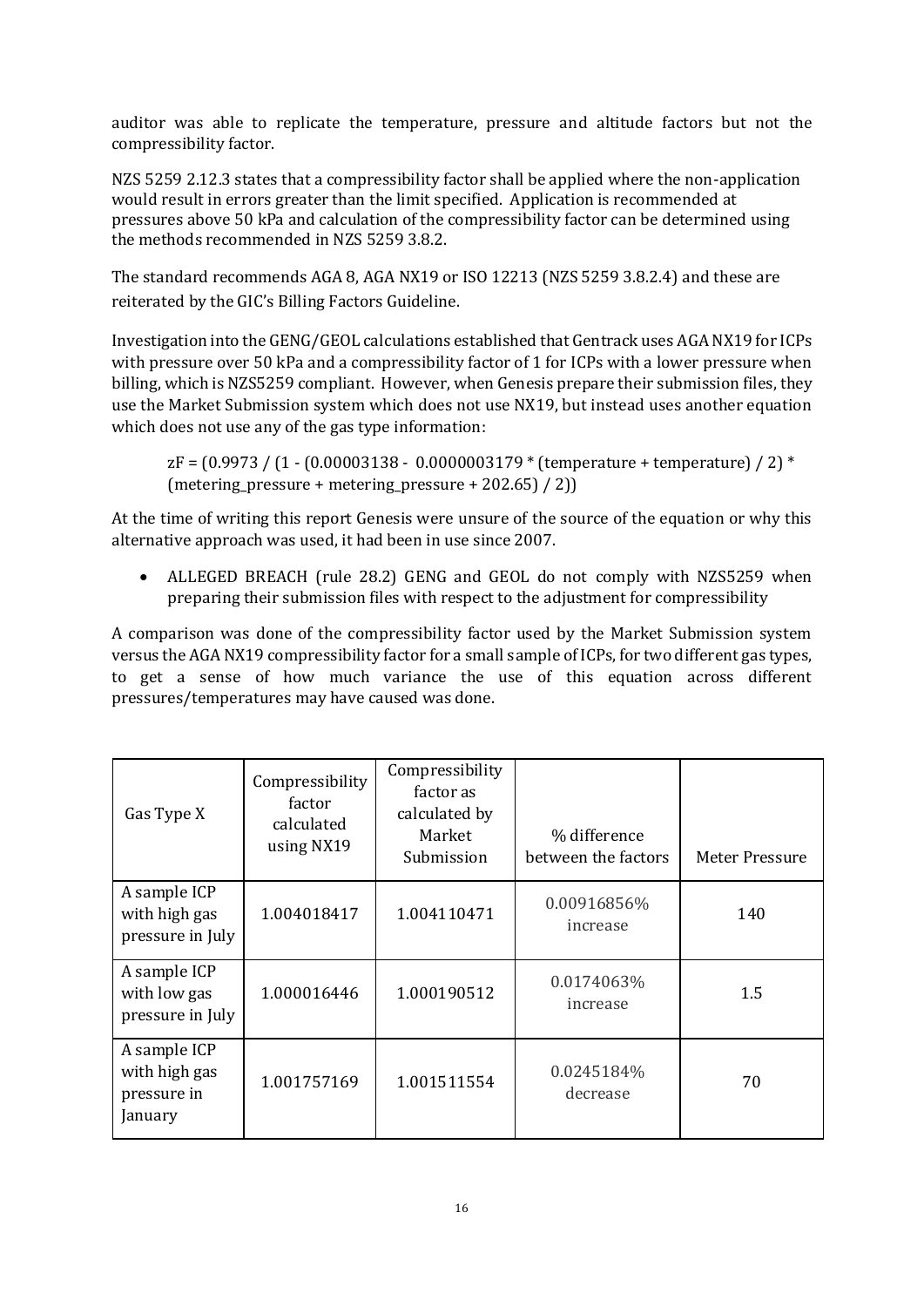| A sample ICP<br>with low gas<br>pressure in<br><b>January</b> | 1.000046927 | 0.999848013 | 0.0198905%<br>decrease | 2.5 |
|---------------------------------------------------------------|-------------|-------------|------------------------|-----|
|---------------------------------------------------------------|-------------|-------------|------------------------|-----|

| Gas Type T                                              | Compressibility<br>factor<br>calculated<br>using NX19 | Compressibility<br>factor as<br>calculated by<br>Market<br>Submission | % difference<br>between the factors | Meter Pressure |
|---------------------------------------------------------|-------------------------------------------------------|-----------------------------------------------------------------------|-------------------------------------|----------------|
| A sample ICP<br>with high gas<br>pressure in July       | 1.002879392                                           | 1.003180817                                                           | 0.030056%<br>increase               | 104            |
| A sample ICP<br>with low gas<br>pressure in July        | 1.000022268                                           | 0.999921714                                                           | 0.0100552%<br>decrease              | 1.5            |
| A sample ICP<br>with high gas<br>pressure in<br>January | 1.00193716                                            | 1.002202219                                                           | 0.0264547%<br>increase              | 70             |
| A sample ICP<br>with low gas<br>pressure in<br>January  | 1.000047215                                           | 0.999947279                                                           | 0.00999313%<br>decrease             | 2.5            |

The TOU process for calculating energy was reviewed. It starts with a CSV file which is imported into an ORACLE SQL database. A query is then run to align units and then there is another which runs the energy calculation. It was noted that this calculation now includes the altitude, an improvement following the last audit. Validation of the process was done while on-site including a sample check of gas types and altitudes. It was confirmed that the NX19 methodology was being used for calculating all TOU energy quantities, regardless of meter pressure. There were no issues arising regarding the TOU energy conversion process for GEND ICPs.

#### <span id="page-16-0"></span>**5. Estimation and Submission Information**

#### <span id="page-16-1"></span>**5.1 TOU Estimation and Correction (rule 30.3)**

Missing data, corrector and/or meter failure are the main causes of TOU estimates. These are done using the best information available depending on the scenario. Meter reads are usually the best information, shape is added to the estimate using the typical profile of the customer. If there are no reads the recent historical data and the data from 12 months prior are used and weighted according to the nature of the business and the trend over the last few years.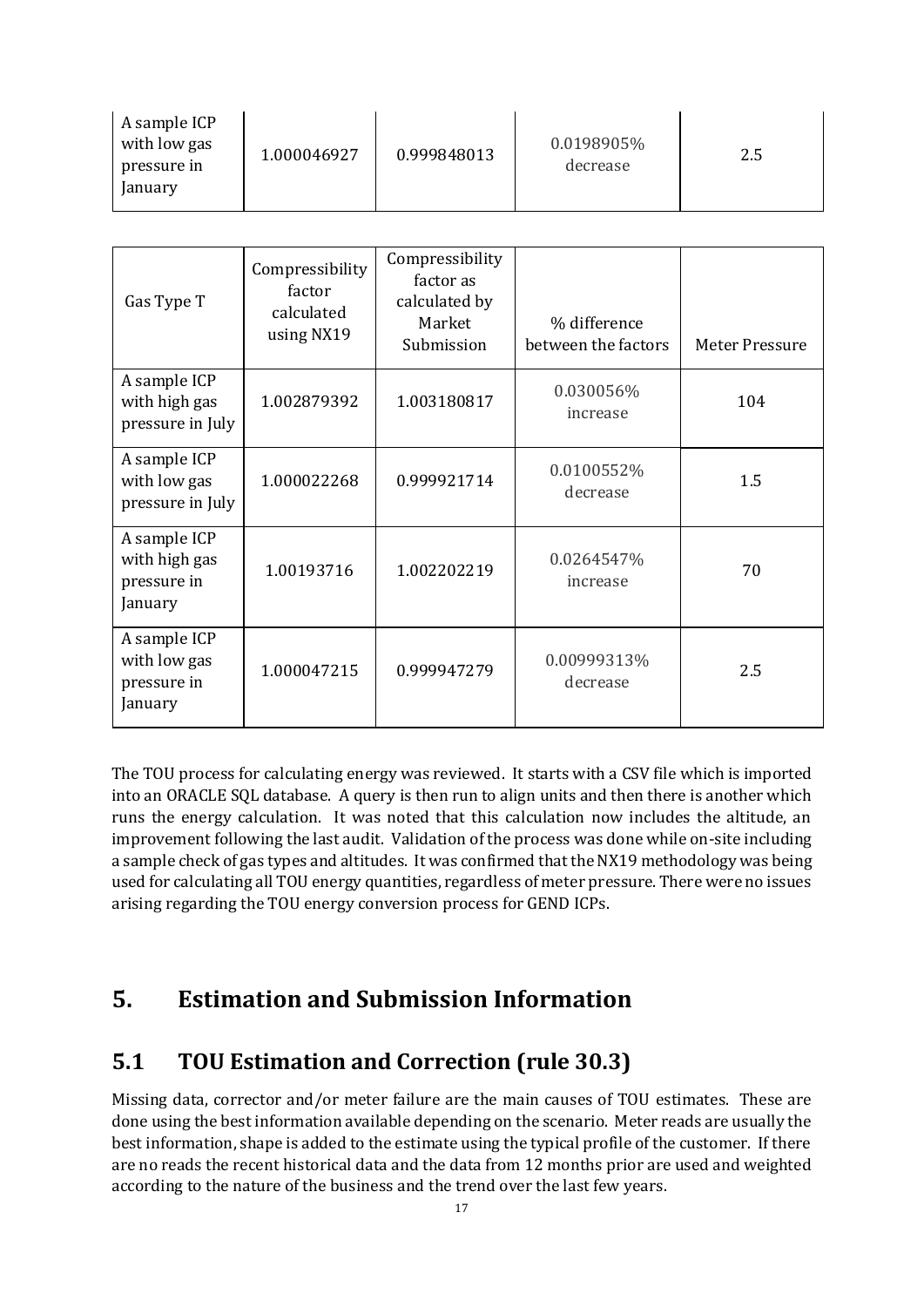Specific examples were reviewed, there were no matters arising.

#### <span id="page-17-0"></span>**5.2 Provision of Retailer Consumption Information (rules 30 to 33)**

During the on-site audit sample GAS040 files for May 2020 were compared with Gentrack for one gas gate for each retailer code to demonstrate:

- That the GAS040 accurately reflects the Gentrack data
- That the GAS040 is an aggregate of ICPs

Genesis provided lists of inactive ICPs found to have gas consumption for both GENG and GEOL as these ICPs are still visited by meter readers. During the on-site audit example ICPs were reviewed to confirm that ICPs found to be consuming gas while their status was inactive nonetheless had the consumption included in the relevant consumption file.

## <span id="page-17-1"></span>**5.3 Initial Submission Accuracy (rule 37.2)**

Rule 37.2 requires that the accuracy of consumption information, for allocation groups 3 to 6, for initial allocation must be within a certain percentage of error published by the industry body. The published percentage for the months analysed is 10%.

GENG did not meet this requirement for some gas gates during the 12-month period reviewed. The results are summarised in the table below. In total over this period there were 8 instances of a gate exceeding the +/-10% test and exceeding the 200GJ materiality threshold.

|                  | <b>GENG</b>               |                                      |             |                                       |                                                       |  |
|------------------|---------------------------|--------------------------------------|-------------|---------------------------------------|-------------------------------------------------------|--|
| Month            | <b>Total Gas</b><br>Gates | <b>Number</b><br>Within $+/-$<br>10% | % Compliant | Within $+/-$<br>$10\%$ or <<br>200 GJ | $\frac{0}{0}$<br>Compliant<br><b>or</b><br>immaterial |  |
| December 2017    | 77                        | 29                                   | 37%         | 70                                    | 91%                                                   |  |
| January 2018     | 77                        | 27                                   | 35%         | 66                                    | 86%                                                   |  |
| February 2018    | 77                        | 27                                   | 34%         | 66                                    | 86%                                                   |  |
| March 2018       | 77                        | 35                                   | 45%         | 68                                    | 88%                                                   |  |
| April 2018       | 77                        | 29                                   | 38%         | 59                                    | 77%                                                   |  |
| May 2018         | 77                        | 18                                   | 23%         | 51                                    | 66%                                                   |  |
| <b>June 2018</b> | 77                        | 30                                   | 40%         | 55                                    | 71%                                                   |  |
| <b>July 2018</b> | 77                        | 46                                   | 60%         | 69                                    | 90%                                                   |  |
| August 2018      | 77                        | 50                                   | 65%         | 71                                    | 92%                                                   |  |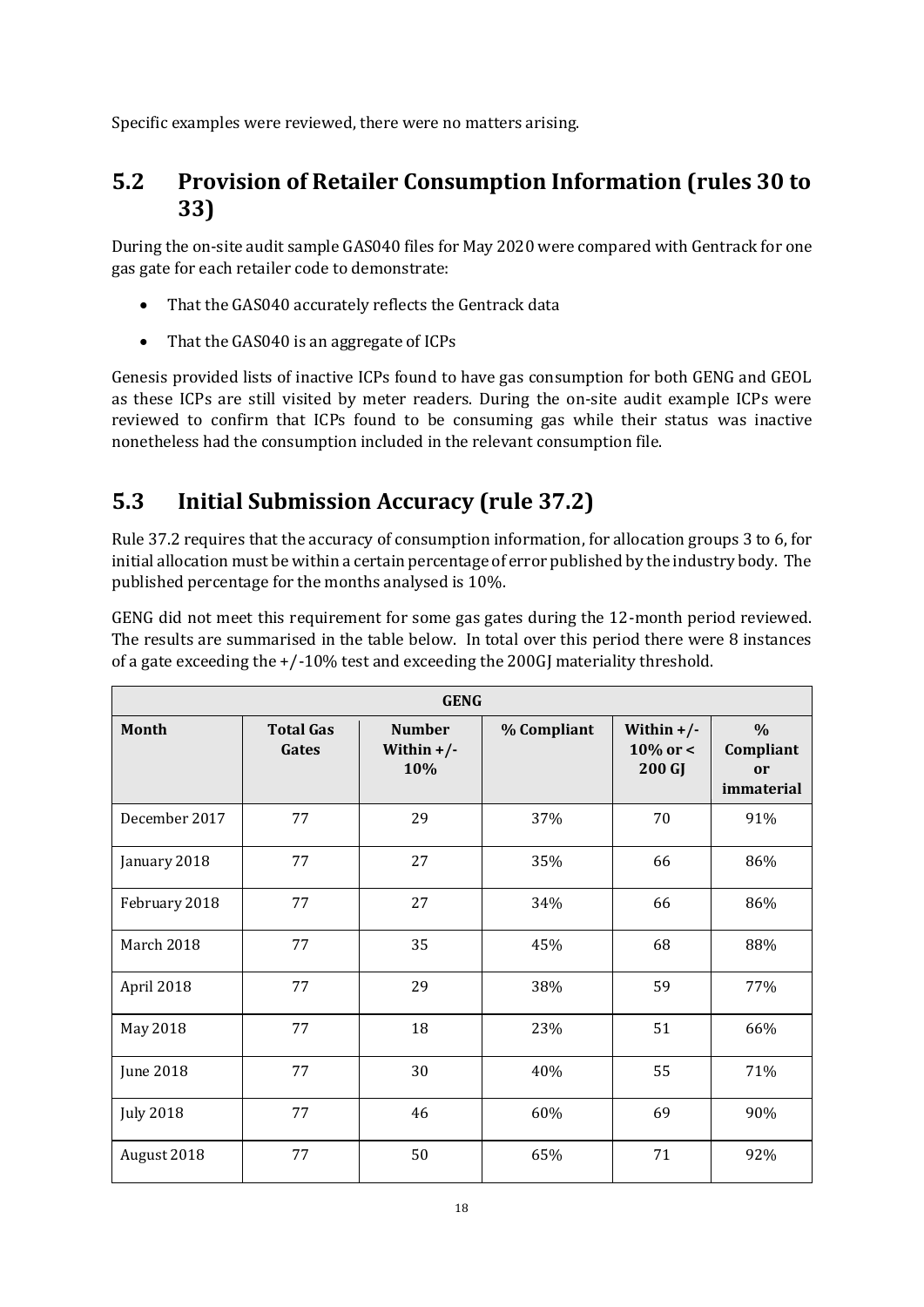| September 2018 | 77 | 44 | 57% | 69 | 90% |
|----------------|----|----|-----|----|-----|
| October 2018   | 77 | 22 | 29% | 57 | 74% |
| November 2018  | 77 | 46 | 60% | 68 | 88% |

The following table shows the difference between consumption information for initial and final submissions at an aggregated level for all gas gates for GENG. This demonstrates non-compliance in 3 months.

| <b>GENG</b>      |                                                                                                  |         |                             |  |  |
|------------------|--------------------------------------------------------------------------------------------------|---------|-----------------------------|--|--|
| <b>Month</b>     | <b>Initial Submission All</b><br><b>Final Submission All</b><br>Gas Gates (GJ)<br>Gas Gates (GJ) |         | <b>Percentage Variation</b> |  |  |
| December 2017    | 180,540                                                                                          | 177,787 | 2%                          |  |  |
| January 2018     | 143,727                                                                                          | 157782  | 9%                          |  |  |
| February 2018    | 146,552                                                                                          | 162,690 | 10%                         |  |  |
| March 2018       | 187,151                                                                                          | 204,119 | 8%                          |  |  |
| April 2018       | 241,347                                                                                          | 274,469 | 12%                         |  |  |
| May 2018         | 330,360                                                                                          | 404,655 | 18%                         |  |  |
| <b>June 2018</b> | 464,266                                                                                          | 529,957 | 12%                         |  |  |
| <b>July 2018</b> | 502,776                                                                                          | 544,489 | 8%                          |  |  |
| August 2018      | 477,754                                                                                          | 502,800 | 5%                          |  |  |
| September 2018   | 422,588                                                                                          | 426,355 | 9%                          |  |  |
| October 2018     | 353,581                                                                                          | 339,347 | 4%                          |  |  |
| November 2018    | 275,282                                                                                          | 277,452 | 1%                          |  |  |

GEOL did not meet this requirement for some gas gates during the 12-month period reviewed. The results are summarised in the table below. In total over this period there were 3 instances of a gate exceeding the +/-10% test and exceeding the 200GJ materiality threshold.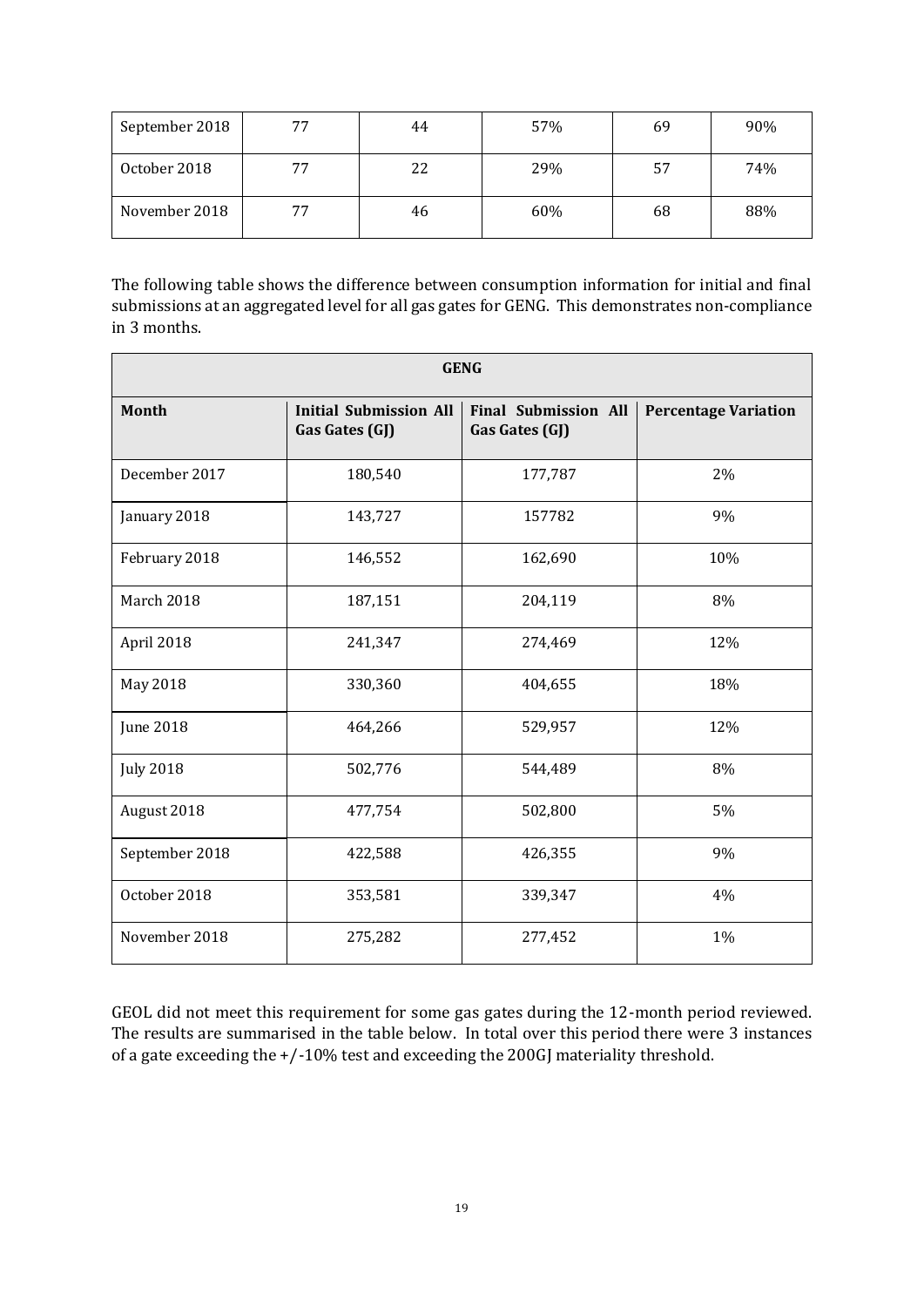|                  | <b>GEOL</b>               |                                      |             |                                      |                                                       |  |
|------------------|---------------------------|--------------------------------------|-------------|--------------------------------------|-------------------------------------------------------|--|
| <b>Month</b>     | <b>Total Gas</b><br>Gates | <b>Number</b><br>Within $+/-$<br>10% | % Compliant | Within $+/-$<br>10% or $<$<br>200 GJ | $\frac{0}{0}$<br>Compliant<br><b>or</b><br>immaterial |  |
| December 2017    | 64                        | 3                                    | 5%          | 56                                   | 88%                                                   |  |
| January 2018     | 64                        | $\overline{2}$                       | 3%          | 60                                   | 94%                                                   |  |
| February 2018    | 64                        | $\overline{7}$                       | 11%         | 62                                   | 97%                                                   |  |
| March 2018       | 64                        | 24                                   | 38%         | 62                                   | 97%                                                   |  |
| April 2018       | 64                        | 17                                   | 27%         | 62                                   | 97%                                                   |  |
| May 2018         | 63                        | 8                                    | 13%         | 54                                   | 86%                                                   |  |
| <b>June 2018</b> | 63                        | 3                                    | 5%          | 52                                   | 83%                                                   |  |
| <b>July 2018</b> | 64                        | 21                                   | 33%         | 61                                   | 95%                                                   |  |
| August 2018      | 64                        | 24                                   | 38%         | 62                                   | 97%                                                   |  |
| September 2018   | 65                        | 30                                   | 46%         | 65                                   | 100%                                                  |  |
| October 2018     | 66                        | 19                                   | 29%         | 65                                   | 98%                                                   |  |
| November 2018    | 66                        | 22                                   | 33%         | 66                                   | 100%                                                  |  |

The following table shows the difference between consumption information for initial and final submissions at an aggregated level for all gas gates for GEOL. This demonstrates non-compliance in 6 months.

| <b>GEOL</b>   |                                                 |                                               |                             |  |  |
|---------------|-------------------------------------------------|-----------------------------------------------|-----------------------------|--|--|
| Month         | <b>Initial Submission All</b><br>Gas Gates (GJ) | <b>Final Submission All</b><br>Gas Gates (GJ) | <b>Percentage Variation</b> |  |  |
| December 2017 | 17,940                                          | 10,872                                        | 65%                         |  |  |
| January 2018  | 15,059                                          | 10,077                                        | 49%                         |  |  |
| February 2018 | 12,062                                          | 10,008                                        | 21%                         |  |  |
| March 2018    | 13,412                                          | 12,437                                        | 8%                          |  |  |
| April 2018    | 14,674                                          | 16,389                                        | 10%                         |  |  |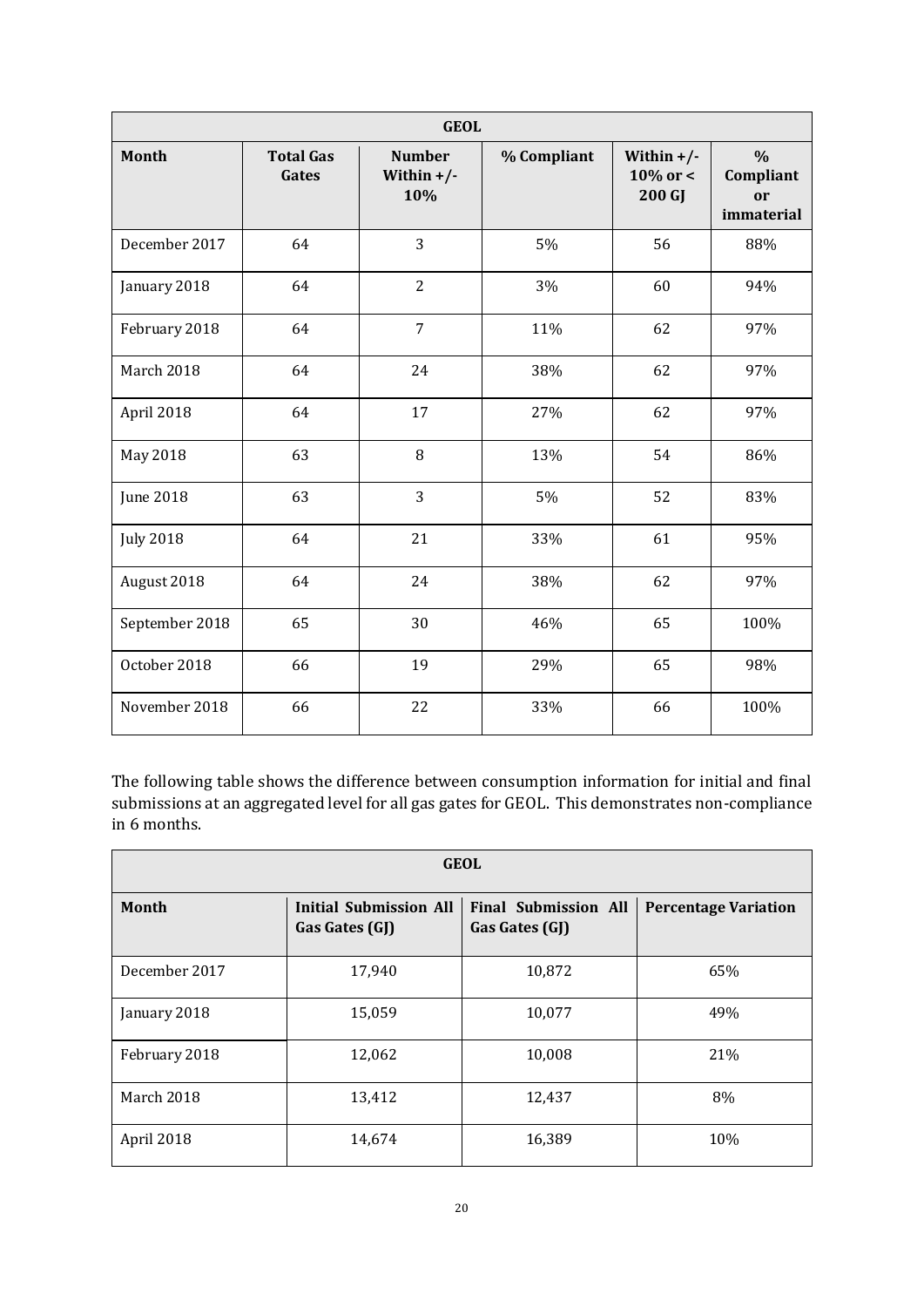| May 2018         | 18,347 | 24,374 | 25% |
|------------------|--------|--------|-----|
| June 2018        | 22,844 | 32,474 | 30% |
| <b>July 2018</b> | 30,422 | 33,798 | 10% |
| August 2018      | 29,686 | 31,810 | 7%  |
| September 2018   | 26,584 | 26,831 | 1%  |
| October 2018     | 23,636 | 21,318 | 11% |
| November 2018    | 17,564 | 17,326 | 1%  |

GEND only have ICPs in allocation group 1 and 2 so this check is not relevant to this retailer.

Breaches have already been alleged for differences between initial and final submission data exceeding 10% so are not repeated here.

During the on-site audit it was confirmed that the numbers in a sample file did accurately reflect the data in the submitted files.

Analysis of the GENG May 2018 data for all gas gates demonstrated that there were 266 ICPs in the final submission file that did not appear in the initial submission file and 398 ICPs in the initial file that were not in the final file. This suggests Genesis processes can be slow to both include new and switched in ICPs as well as to exclude switched out ICPs in its initial submission files.

The on-site review also identified that during May 2018 there was an estimate for an ICP for a large commercial that had not been using gas for several months but restarted use. It highlighted that if there is an estimate for a larger commercial it contributes to inaccuracies between initial and final submissions.

It was also identified during the on-site review that there was a new commercial customer in allocation group 4 starting on 2 May 2018 which was missed in the initial GENG submission file.

• ALLEGED BREACH rule 28.3 GENG did not include in its initial submission file for May 2018 an ICP switched in on 2 May 2018

RECOMMENDATION That Genesis undertake a review of its processes for identifying new connections and recently switched in consumers and recently switched out consumers, to ensure their prompt inclusion/exclusion in submission files for GENG, GEOL and GEND.

#### <span id="page-20-0"></span>**5.4 Historic Estimates (Rules 34 & 35)**

To assist with determining compliance of the historic estimate processes, Genesis was supplied with a list of scenarios. Genesis provided an example for most scenarios (see below) and all examples were found to meet the test expectation.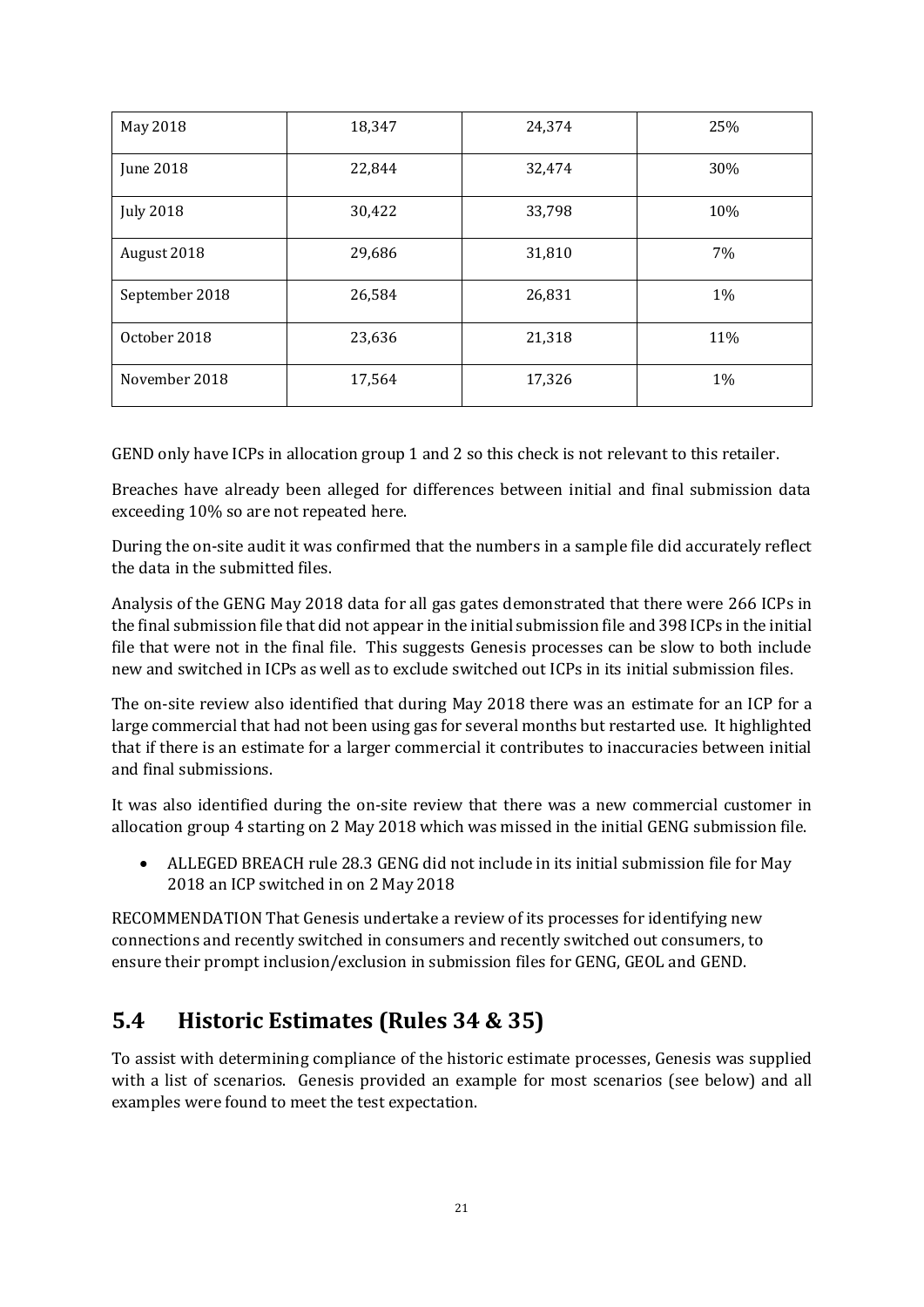|              | <b>HE Scenarios GENG</b>                                |                                                                                          |               |  |  |  |
|--------------|---------------------------------------------------------|------------------------------------------------------------------------------------------|---------------|--|--|--|
| <b>Test</b>  | <b>Scenario</b>                                         | <b>Test Expectation</b>                                                                  | <b>Result</b> |  |  |  |
| A            | ICP becomes Active part<br>way through a month          | Consumption is only<br>calculated for the Active<br>portion of the month.                | Compliant     |  |  |  |
| B            | ICP becomes Inactive part<br>way through a month.       | Consumption is only<br>calculated for the Active<br>portion of the month.                | Compliant     |  |  |  |
| $\mathsf{C}$ | ICP's become Inactive<br>then Active within a<br>month. | Consumption is only<br>calculated for the Active<br>portion of the month.                | Compliant     |  |  |  |
| D            | ICP switches in part way<br>through a month             | Consumption is calculated to<br>include the 1st day of<br>responsibility.                | Compliant     |  |  |  |
| ${\bf E}$    | ICP switches out part way<br>through a month            | Consumption is calculated to<br>include the last day of<br>responsibility.               | Compliant     |  |  |  |
| $\mathbf{F}$ | ICP switches out then<br>back in within a month         | Consumption is calculated for<br>each day of responsibility.                             | No examples   |  |  |  |
| G            | Continuous ICP with a<br>read during the month          | Consumption is calculated<br>assuming the readings are<br>valid until the end of the day | Compliant     |  |  |  |
| H            | Continuous ICP without a<br>read during the month       | Consumption is calculated<br>assuming the readings are<br>valid until the end of the day | Compliant     |  |  |  |
| I            | Rollover Reads                                          | Consumption is calculated<br>correctly in the instance of<br>meter rollovers.            | Compliant     |  |  |  |

|             | <b>HE Scenarios GEOL</b>                                |                                                                           |               |  |  |  |
|-------------|---------------------------------------------------------|---------------------------------------------------------------------------|---------------|--|--|--|
| <b>Test</b> | <b>Scenario</b>                                         | <b>Test Expectation</b>                                                   | <b>Result</b> |  |  |  |
| A           | ICP becomes Active part<br>way through a month          | Consumption is only<br>calculated for the Active<br>portion of the month. | Compliant     |  |  |  |
| B           | ICP becomes Inactive part<br>way through a month.       | Consumption is only<br>calculated for the Active<br>portion of the month. | Compliant     |  |  |  |
|             | ICP's become Inactive<br>then Active within a<br>month. | Consumption is only<br>calculated for the Active<br>portion of the month. | No examples   |  |  |  |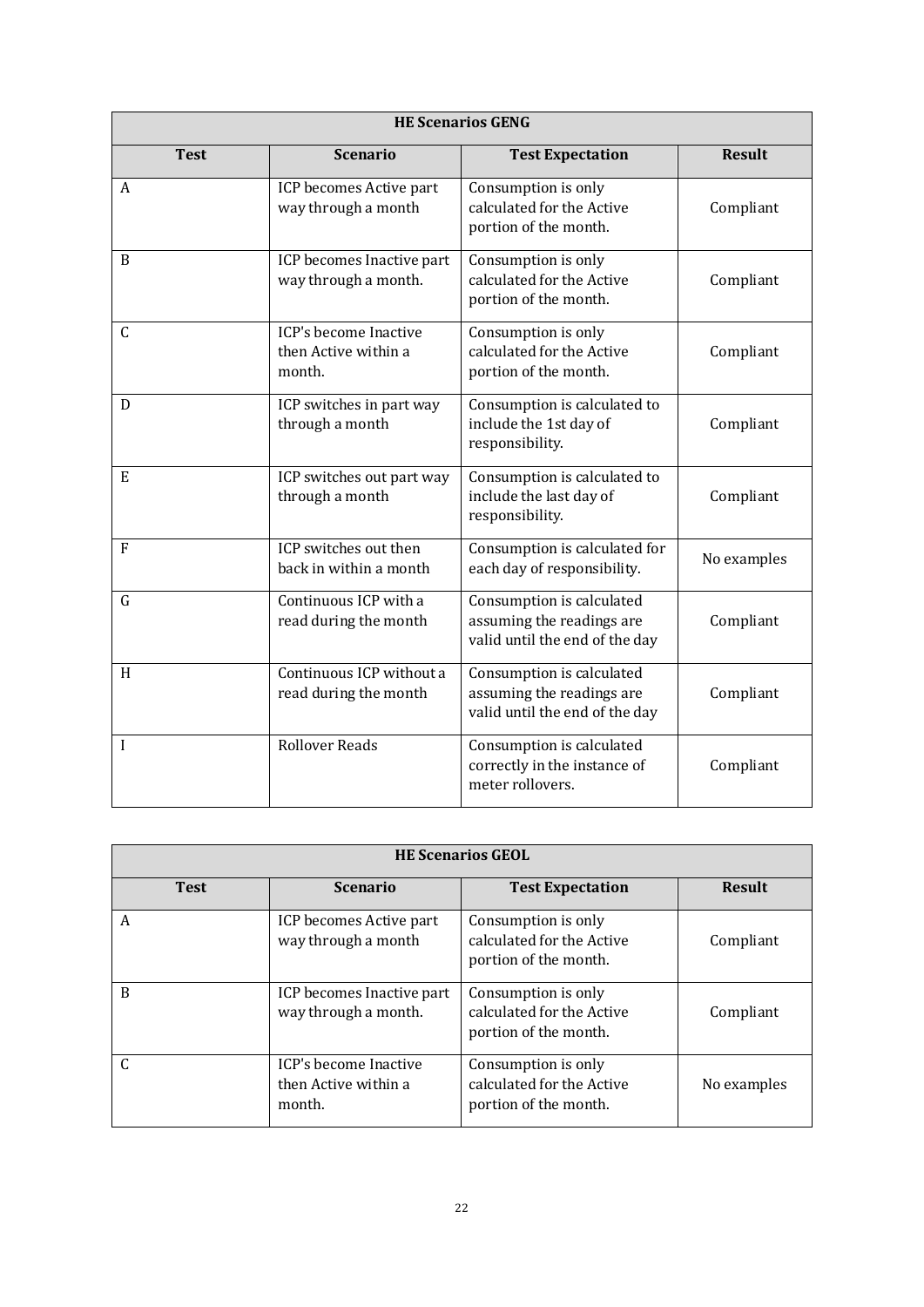| D            | ICP switches in part way<br>through a month       | Consumption is calculated to<br>include the 1st day of<br>responsibility.                | Compliant   |
|--------------|---------------------------------------------------|------------------------------------------------------------------------------------------|-------------|
| E            | ICP switches out part way<br>through a month      | Consumption is calculated to<br>include the last day of<br>responsibility.               | Compliant   |
| $\mathbf{F}$ | ICP switches out then<br>back in within a month   | Consumption is calculated for<br>each day of responsibility.                             | No examples |
| G            | Continuous ICP with a<br>read during the month    | Consumption is calculated<br>assuming the readings are<br>valid until the end of the day | Compliant   |
| H            | Continuous ICP without a<br>read during the month | Consumption is calculated<br>assuming the readings are<br>valid until the end of the day | Compliant   |
| I            | <b>Rollover Reads</b>                             | Consumption is calculated<br>correctly in the instance of<br>meter rollovers.            | Compliant   |

A selection of scenarios were viewed on site. This included the validating of the shape file used back to source (the allocation agent portal). The reads were also confirmed back to source and the figures flow through to the submission files was confirmed.

A manual calculation was also performed using the relevant seasonal adjustment shape files to verify Genesis processes.

Genesis processes were verified as compliant for GENG and GEOL. This review was not relevant to GEND.

#### <span id="page-22-0"></span>**5.5 Proportion of Historic Estimates (rule 40.1)**

This rule requires retailers to report to the allocation agent the proportion of historic estimates contained within the consumption information for the previous initial, interim and final allocations. The relevant files were examined, and compliance is confirmed.

#### <span id="page-22-1"></span>**5.6 Forward Estimates (rules 34 & 36)**

During the on-site audit, the process for forward estimates was reviewed, using data relating to May 2020. The process calculates forward estimates using the most recent two reads and the associated historical estimate for the first portion of the month. Since July 2018 when GEOL switched to Gentrack the same process has been applied to both retailer codes. It was however noted that the lack of any seasonal shape in the method used for forward estimates was likely a contributory factor in the difference between initial and final submission files, dragging up the estimates for spring and down for autumn months.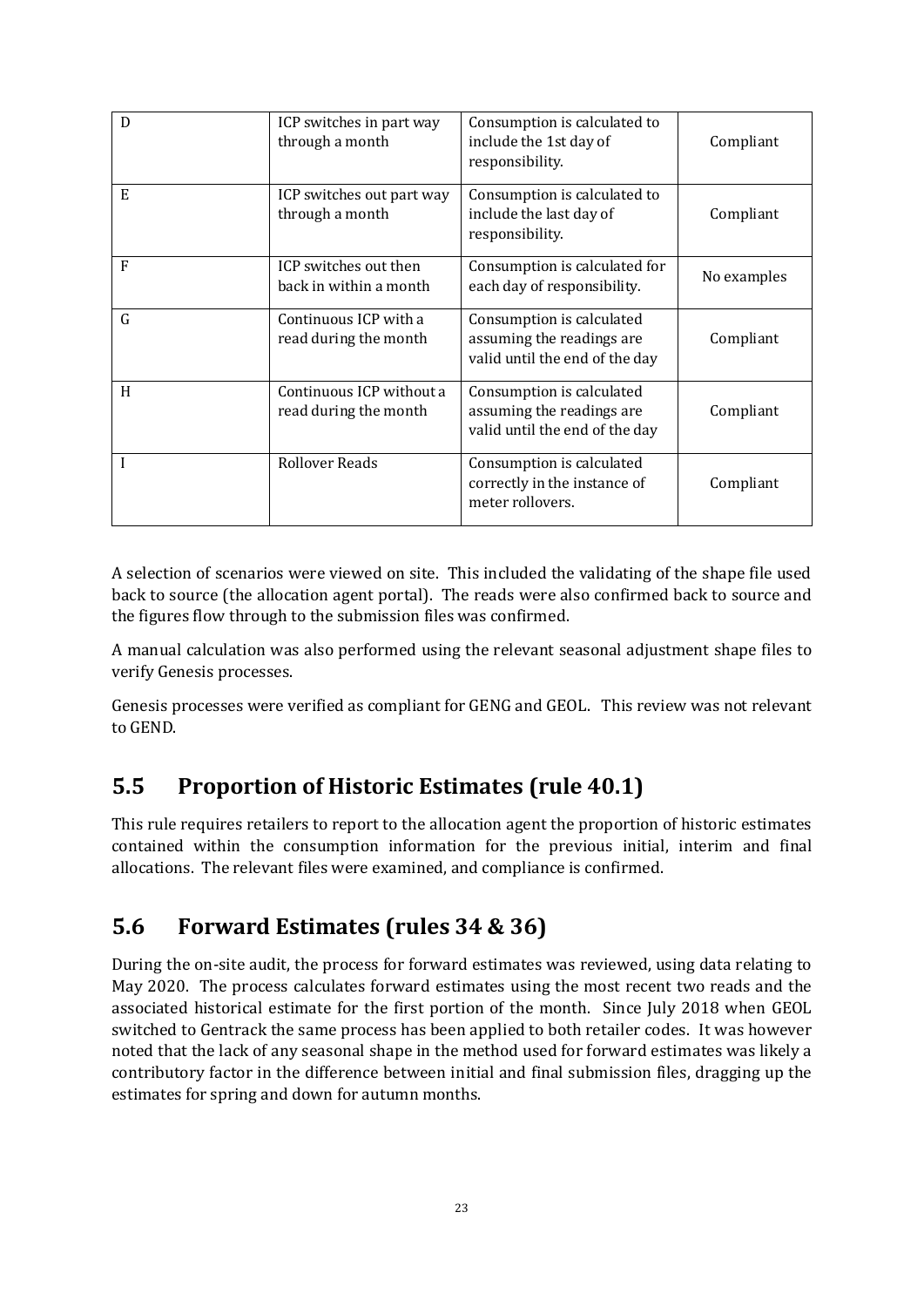## <span id="page-23-0"></span>**5.7 Billed vs Consumption Comparison (rule 52)**

A sample reconciliation of GAS070 data for the month of June 2020 was done while on site. The GEOL and GENG sample files reconciled without issue.

The GEND file for June 2020 for Hamilton Te Kowhai contained an ICP with the incorrect Hamilton gas gate. The ICP was incorrect in the GAS050 file as well.

• ALLEGED BREACH (rule 26.2.1) GEND included the billing information for one ICP in the incorrect gas gate

See appendix 2 for further detail regarding the alleged breach.

The table below shows a comparison between quantities billed and consumption information submitted to the allocation agent for three years for all three retailer codes.

| <b>Billed vs Consumption - GENG</b> |                  |                      |               |              |
|-------------------------------------|------------------|----------------------|---------------|--------------|
| Year ending                         | <b>Billed GJ</b> | <b>Submission GJ</b> | Difference GI | % Difference |
| November 2019                       | 4,198,329        | 4,125,961            | 72,367        | 1.8%         |
| November 2018                       | 3,992,867        | 4,028,250            | $-35,383$     | $-0.9\%$     |
| November 2017                       | 3,484,520        | 3,933,862            | $-449,341$    | $-11.4%$     |
| <b>Total</b>                        | 11,675,716       | 12,088,073           | $-412,357$    | $-3.4\%$     |

| <b>Billed vs Consumption - GEOL</b> |                  |                      |               |              |  |
|-------------------------------------|------------------|----------------------|---------------|--------------|--|
| <b>Year ending</b>                  | <b>Billed GJ</b> | <b>Submission GJ</b> | Difference GJ | % Difference |  |
| November 2019                       | 272,692          | 264,881              | 7,810         | 2.9%         |  |
| November 2018                       | 259,835          | 261,409              | $-1,574$      | $-0.6%$      |  |
| November 2017                       | 231,447          | 238,700              | $-7,252$      | $-3.0\%$     |  |
| <b>Total</b>                        | 763,974          | 764,990              | $-1,016$      | $-0.1\%$     |  |

| <b>Billed vs Consumption GEND</b> |                  |                      |               |              |
|-----------------------------------|------------------|----------------------|---------------|--------------|
| <b>Year ending</b>                | <b>Billed GJ</b> | <b>Submission GJ</b> | Difference GJ | % Difference |
| November 2019                     | 27,455,715       | 5,024,277            | 22,431,437    | 446%         |
| November 2018                     | 3,610,832        | 3,636,458            | $-25,626$     | $-0.7\%$     |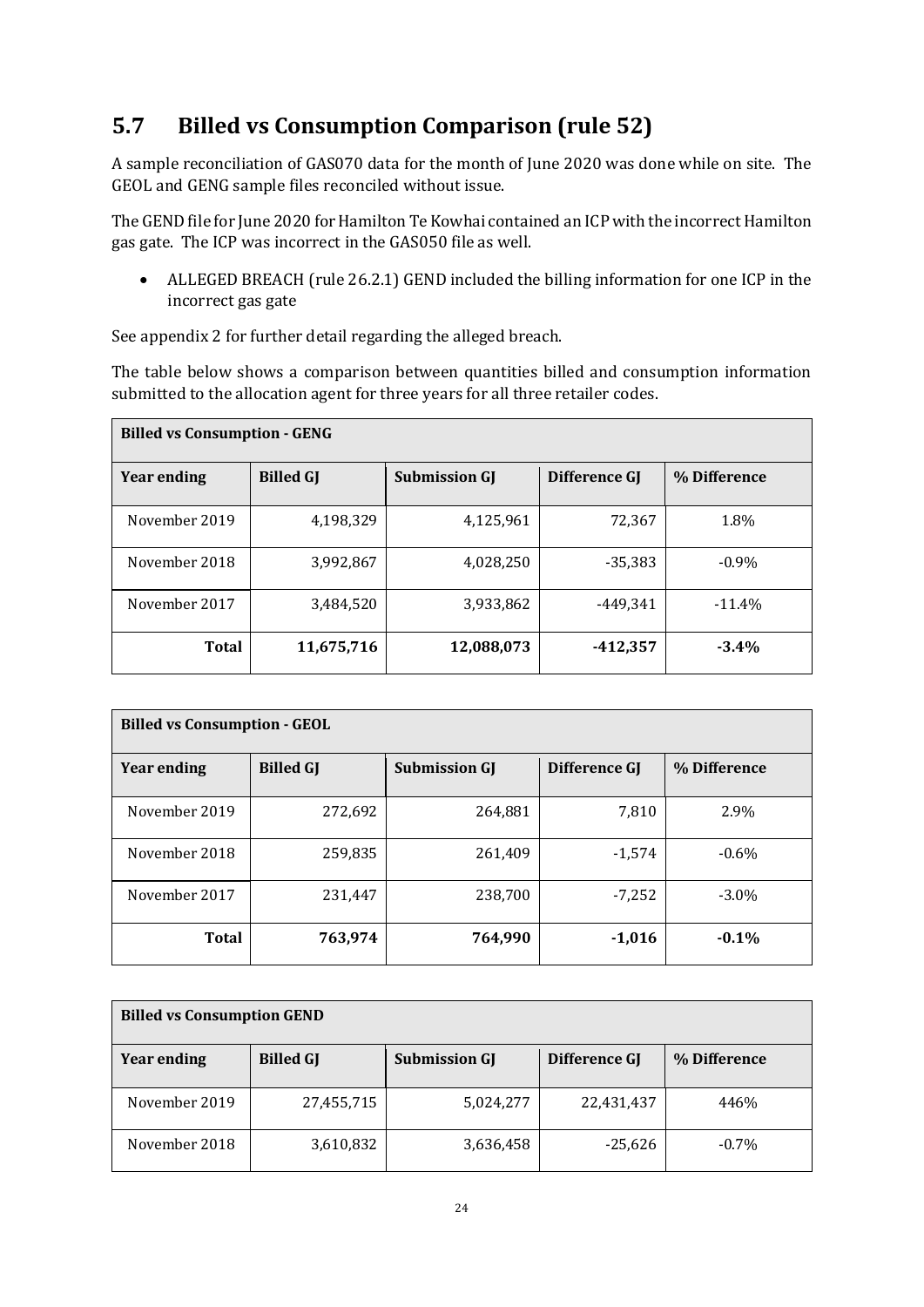| November 2017 | 3,011,347  | 2,893,279  | 118,067    | 4.1%   |
|---------------|------------|------------|------------|--------|
| Total         | 34,077,894 | 11,554,014 | 22,523,878 | 194.9% |

The unusually high difference between billed and submitted figures for GEND in November 2019 was identified and raised with Genesis as a part of the pre-audit preparation. Genesis did some work to establish what had happened and reported that the discrepancy was due to 'as billed' over-submission between February 2019 and May 2020. This coincided with GEND gaining a major new contract where quantities were mistakenly reported in kwh rather than GJs.

As a result of the consequential discussions between Genesis and the Allocation Agent to rectify this error an alleged breach was made by the Allocation Agent prior to the completion of this audit. The breach is therefore not repeated here.

The total of all the Genesis GAS050s for the three retailers for May 2019 (final) were as follows:

|             | Total submitted | total billed |  |
|-------------|-----------------|--------------|--|
| <b>GEND</b> | 450,086         | 422,604      |  |
| <b>GENG</b> | 389,132         | 344,971      |  |
| <b>GEOL</b> | 23,856          | 21,530       |  |

#### <span id="page-24-0"></span>**5.8 Gas Trading Notifications (Rule 39)**

A retailer must give notice to the allocation agent when they commence, amend or cease gas supply under a supplementary agreement to a transmission services agreement. They must do this by the third business day of the month following the relevant consumption month of the change.

GEND has entered into a new supplementary agreement in 2019 and a copy of the trading notification was supplied.

## <span id="page-24-1"></span>**6. Conclusion**

The summary of report findings in the table below shows that the Genesis control environment is "effective" for twelve of the areas evaluated, "adequate" for two areas and "not adequate" for four areas.

Twelve of the eighteen areas evaluated were found to be compliant. Breaches have already been raised by the Allocation Agent with respect to the accuracy of initial submission files (rule 37.2). The following additional alleged breaches are raised because of this audit:

| <b>Breach Allegation</b>                                                                                | <b>Rules</b> | Section in this report |
|---------------------------------------------------------------------------------------------------------|--------------|------------------------|
| Sample checks found examples of GENG, GEOL and GEND<br>adding new ICPs into their submission files late | 28.3         | 2.1.1 and $5.3$        |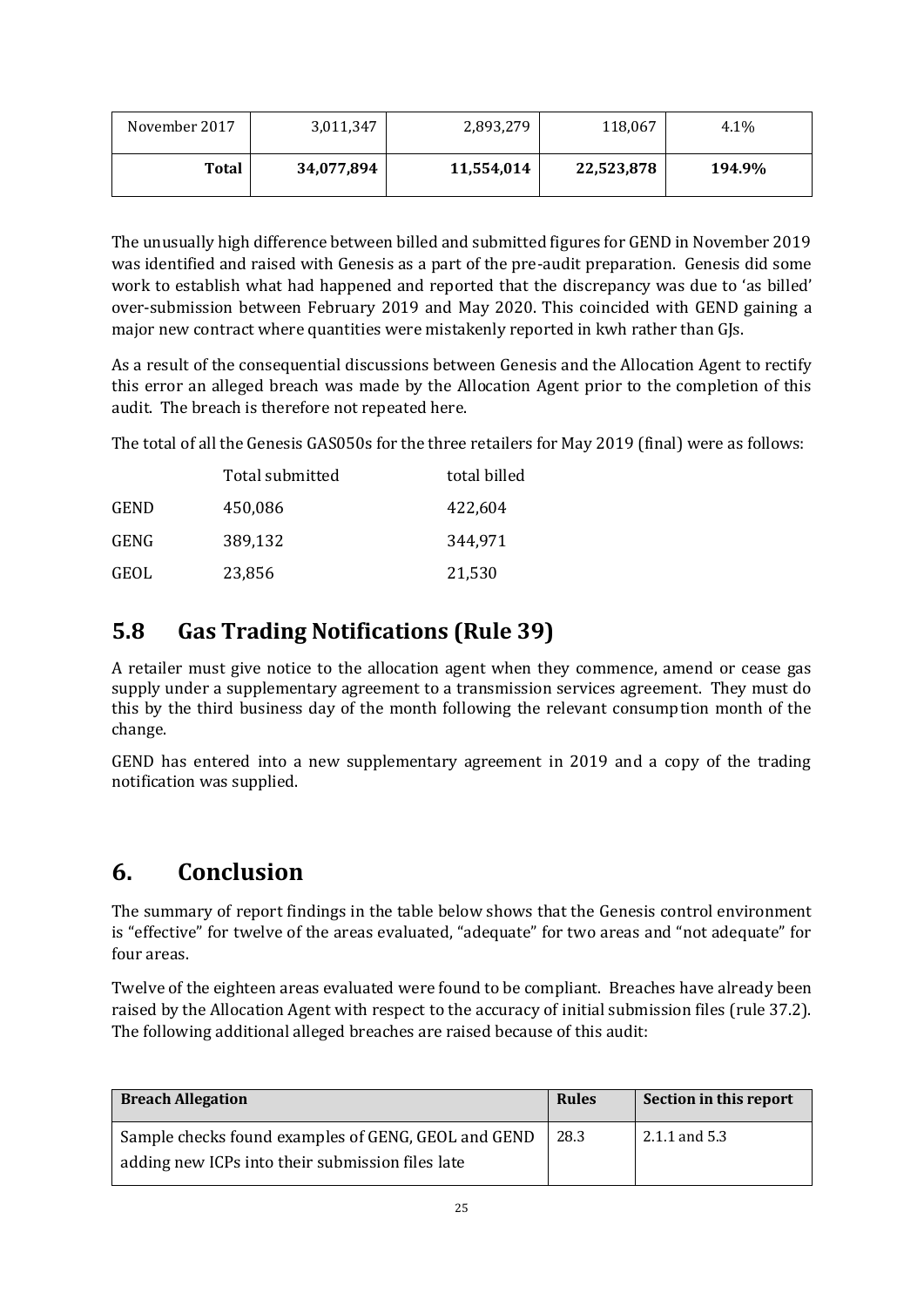| Vector Ltd is the recipient of an alleged breach as the<br>responsible distributor for two ICPs with inaccurate<br>altitude in the registry                                             | 26.5.1<br>and<br>26.5.4 | 2.1.2          |
|-----------------------------------------------------------------------------------------------------------------------------------------------------------------------------------------|-------------------------|----------------|
| GENG is the recipient of an alleged breach as the<br>responsible retailer for two ICPs with inaccurate altitude<br>in the registry which will have been used in energy<br>calculations. | 28.2                    | 2.1.2          |
| GENG has assigned an ICP to allocation group 4 but have<br>not ensured that the register reading is recorded monthly                                                                    | 29.4.2                  | 3.2            |
| Six GENG ICPs were assigned to allocation group 4 when<br>they should have been assigned to allocation group 6.                                                                         | 29.3                    | 3.2            |
| The compressibility calculation used for GENG/GEOL<br>submission files is not NZS5259 compliant                                                                                         | 28.2                    | $\overline{4}$ |
| GEND included the billing information for one ICP in the<br>incorrect gas gate                                                                                                          | 26.2.1                  | 5.7            |

The audit also identified an unusually high difference between billed and submitted figures for GEND in November 2019 which was raised with Genesis as a part of the pre-audit preparation. It was established this was due to 'as billed' over-submission between February 2019 and May 2020, when GEND gained a major new contract. Quantities were mistakenly reported in kwh rather than GJs.

As a result of the consequential discussions between Genesis and the Allocation Agent to rectify this error an alleged breach was made by the Allocation Agent prior to the completion of this audit. The breach is therefore not repeated here.

In addition to recommending that Genesis address the cause of the alleged breaches, the report also makes the following recommendations:

- That Genesis review any ICPs where the allocation group has been identified as requiring change to see if the necessary back office action has occurred to implement the decision.
- That Genesis routinely review ICPs for usage that has moved above or below the 10TJs per annum threshold to identify ICPs that may need to move allocation group.
- That all the active ICPs where the load shedding group is inconsistent with the allocation group be identified and reviewed for all three Genesis retailers.
- The report used annually by Genesis to reassess allocation groups should be reviewed.
- That Genesis undertake a review of its processes for identifying new and recently switched in consumers and recently switched out consumers, to ensure their prompt inclusion/exclusion in submission files for GENG, GEOL and GEND.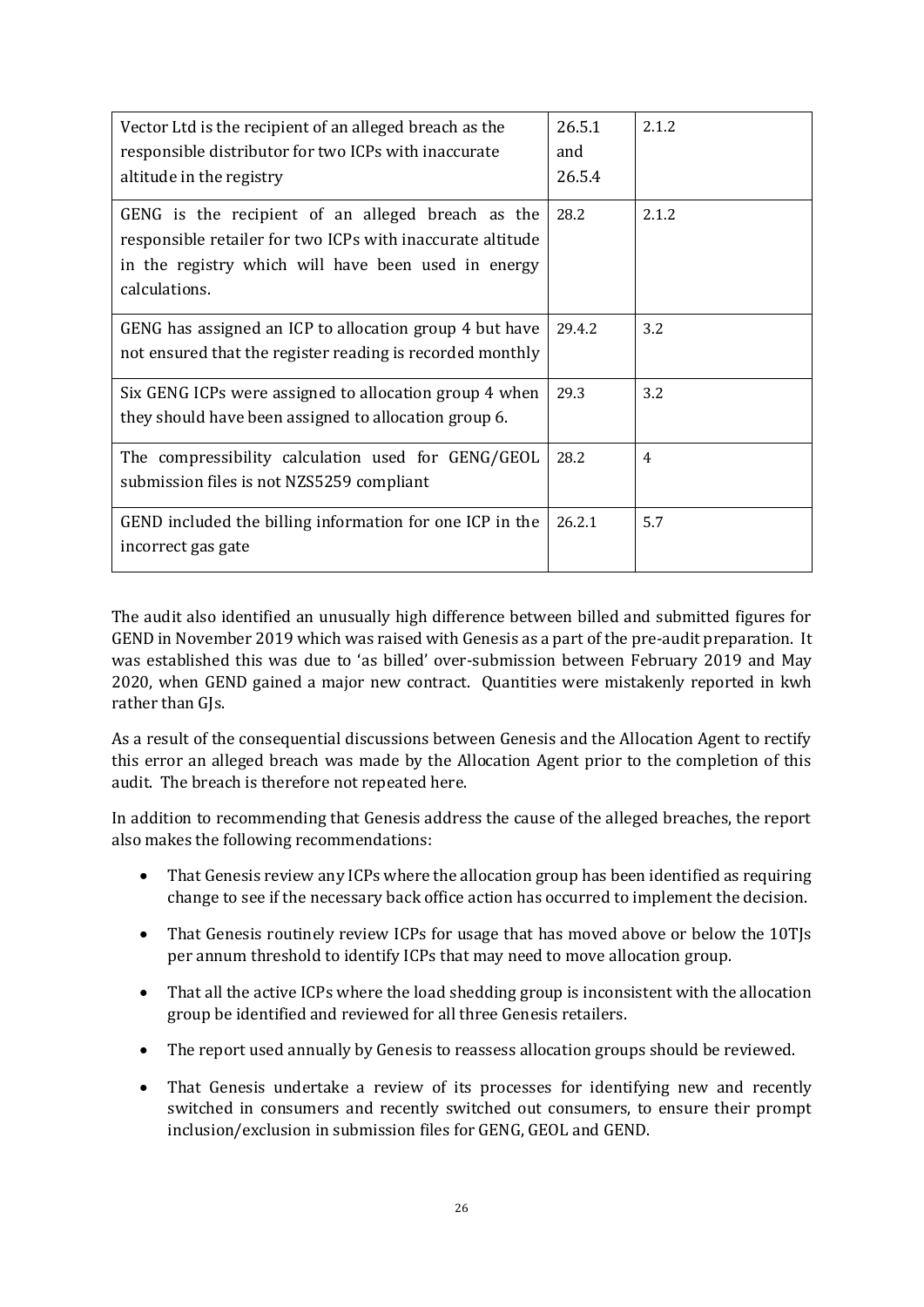# <span id="page-26-0"></span>**Appendix 1 – Control Rating Definitions**

| <b>Control Rating</b>               | <b>Definition</b>                                                                                             |
|-------------------------------------|---------------------------------------------------------------------------------------------------------------|
| Control environment is not adequate | Operating controls designed to mitigate key risks are not<br>applied, or are ineffective, or do not exist.    |
|                                     | Controls designed to ensure compliance are not applied, or are<br>ineffective, or do not exist.               |
|                                     | Efficiency/effectiveness of many key processes requires<br>improvement.                                       |
| Control environment is adequate     | Operating controls designed to mitigate key risks are not<br>consistently applied or are not fully effective. |
|                                     | Controls designed to ensure compliance are not consistently<br>applied or are not fully effective.            |
|                                     | Efficiency/effectiveness of some key processes requires<br>improvement.                                       |
| Control environment is effective    | Isolated exceptions identified when testing the effectiveness of<br>operating controls to mitigate key risks. |
|                                     | Isolated exceptions identified when testing the effectiveness of<br>controls to ensure compliance.            |
|                                     | Isolated exceptions where efficiency/effectiveness of key<br>processes could be enhanced.                     |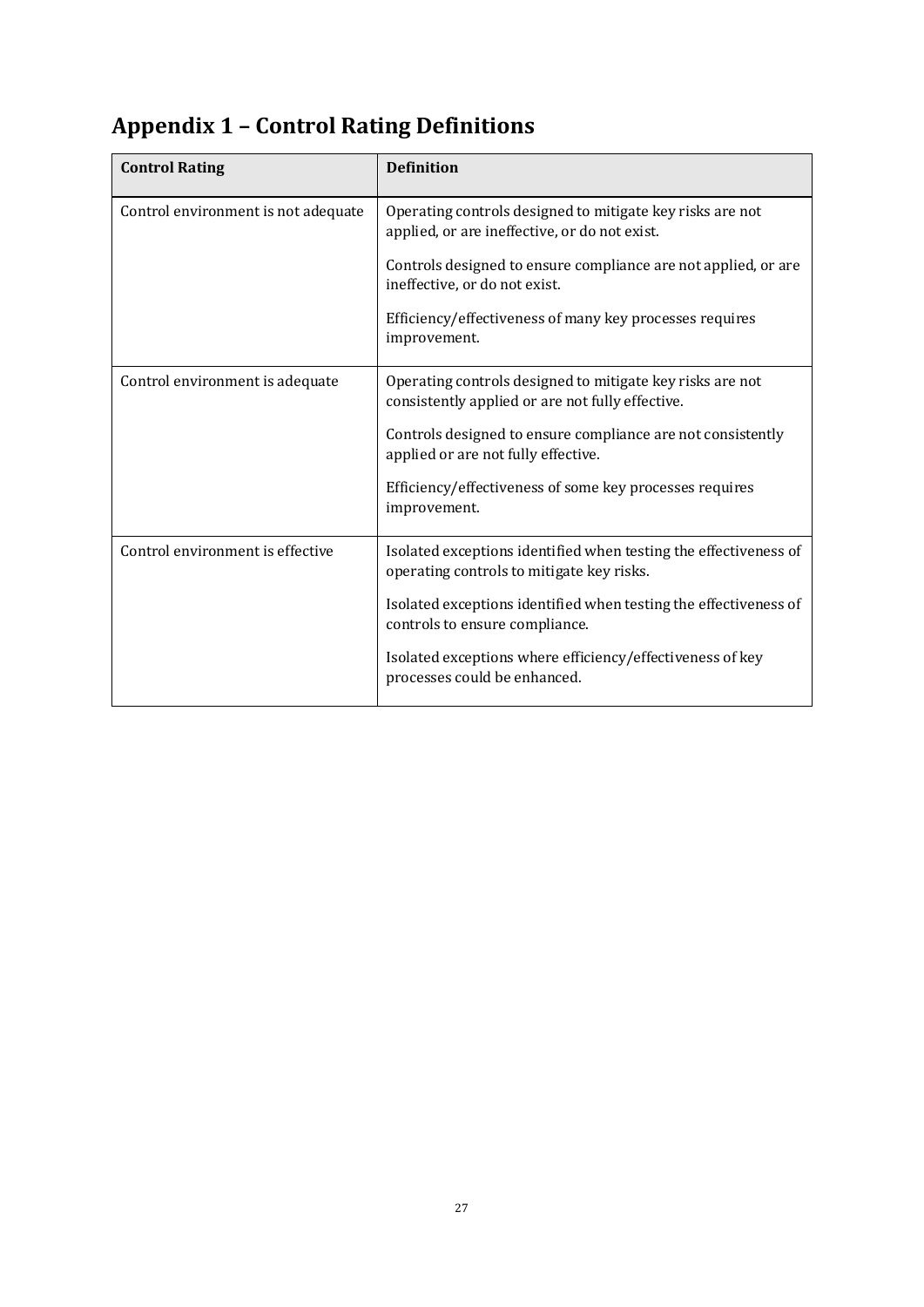#### <span id="page-27-0"></span>**Appendix 2 – Alleged Breach Detail**

#### **2.1.1 New Connections Process**

ALLEGED BREACH rule 28.3 GENG was late adding new ICPs into their submission files for 3 new active ICPs out of a sample of 64 ICPs. They were only missed in the initial file.

1002058125QT844 1002060351QTA38 1000582047PG63B

ALLEGED BREACH rule 28.3 GEOL was late adding new ICPs into their submission files for 2 new ICPs out of a sample of 31 ICPs

1002054847QT5B8 They were only missed in the initial file. 1000572939PGC68 Initial and interim missed, will be included in final as consequence of audit

ALLEGED BREACH rule 28.3 GEND was late adding new ICPs into their submission files for 2 new ICPs out of a sample of 2 ICPs. They were only missed in the initial file.

1000580385PG112 1000577892PG487

#### **2.1.2 Altitude Information**

#### **GENG**

- ALLEGED BREACH rule 26.5.1 and 26.5.4 against Vector Ltd as the responsible distributor for two ICPs with inaccurate altitude in the registry
- ALLEGED BREACH rule 28.2 against GENG as the responsible retailer for two ICPs with inaccurate altitude in the registry which will have been used in energy calculations which would therefore have been inaccurate.

1002065266QTE2E registry has altitude of 400m, Google earth has 21m Responsible Distributor is UNLG (Vector Ltd)

1001297509NG20B registry has altitude of 46 m, Google Earth has 3m Responsible Distributor is UNLG (Vector Ltd)

#### **3.2 Metering interrogation requirements**

• ALLEGED BREACH (rule 29.4.2) GENG has assigned an ICP to allocation group 4 but have not ensured that the register reading is recorded monthly

#### 0000587301QT7C3

• ALLEGED BREACH (rule 29.3) Six GENG ICPs were assigned to allocation group 4 when they should have been assigned to allocation group 6.

0000012332GND72 0000014497GN2E0